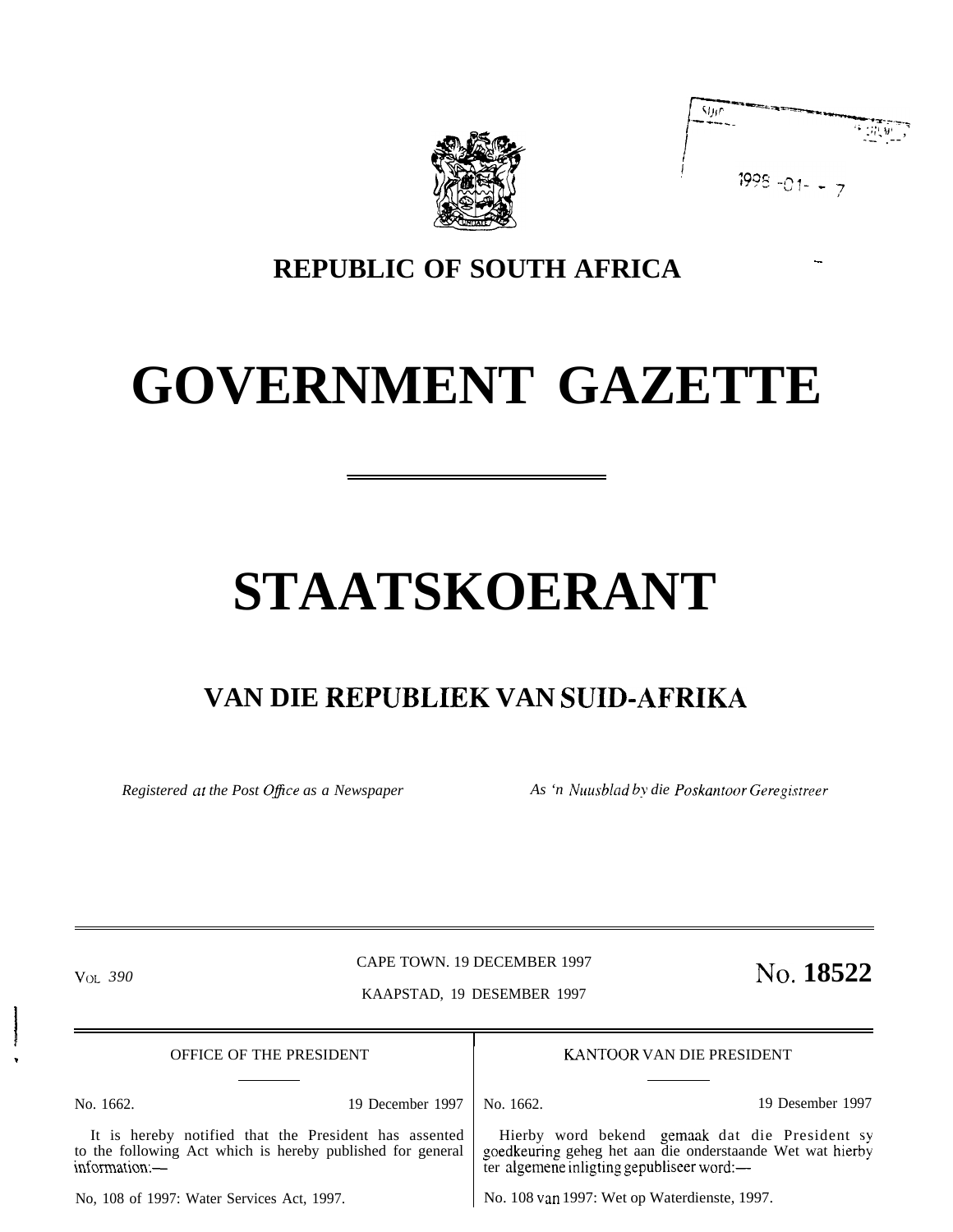2 **No.** 18522 GOVERNMENT GAZETTE, 19 DECEMBER 1997

Act No. 108, 1997 WATER SERVICES ACT, 1997

## **ACT**

**To provide for the rights of access to basic water supply and basic sanitation; to provide for the setting of national standards and of norms and standards for tariffs; to provide for water services development plans; to provide a regulatory framework for water services institutions and water services intermediaries; to provide for the establishment and disestablishment of water boards and water services committees and their powers and duties; to provide for the monitoring of water services and intervention by the Minister or by the relevant Province; to provide for financial assistance to water services institutions; to provide for certain general powers of the Minister; to provide for the gathering of information in a national information system and the distribution of that information; to repeal certain laws; and to provide for matters connected therewith.**

#### **PREAMBLE**

**RECOGNIZING** the rights of access to basic water supply and basic sanitation necessary to ensure sufficient water and an environment not harmful to health or well-being;

**ACKNOWLEDGING** that there is a duty on all spheres of Government to ensure that water supply services and sanitation services are provided in a manner which is efficient, equitable and sustainable;

**ACKNOWLEDGING** that all spheres of Government must strive to provide water supply services and sanitation services sufficient for subsistence and sustainable economic activity;

**RECOGNIZING** that in striving to provide water supply services and sanitation services, all spheres of Government must observe and adhere to the principles of co-operative government;

**ACKNOWLEDGING** that although municipalities have authority to administer water supply services and sanitation services, all spheres of Government have a duty, within the limits of physical and financial feasibility, to work towards this object;

**RECOGNIZING** that the provision of water supply services and sanitation services, although an activity distinct from the overall management of water resources, must be undertaken in a manner consistent with the broader goals of water resource management;

**RECOGNIZING** that water supply services and sanitation services are often provided in monopolistic or near monopolistic circumstances and that the interests of consumers and the broader goals of public policy must be promoted; and

**CONFIRMING** the National Government's role as custodian of the nation's water resources;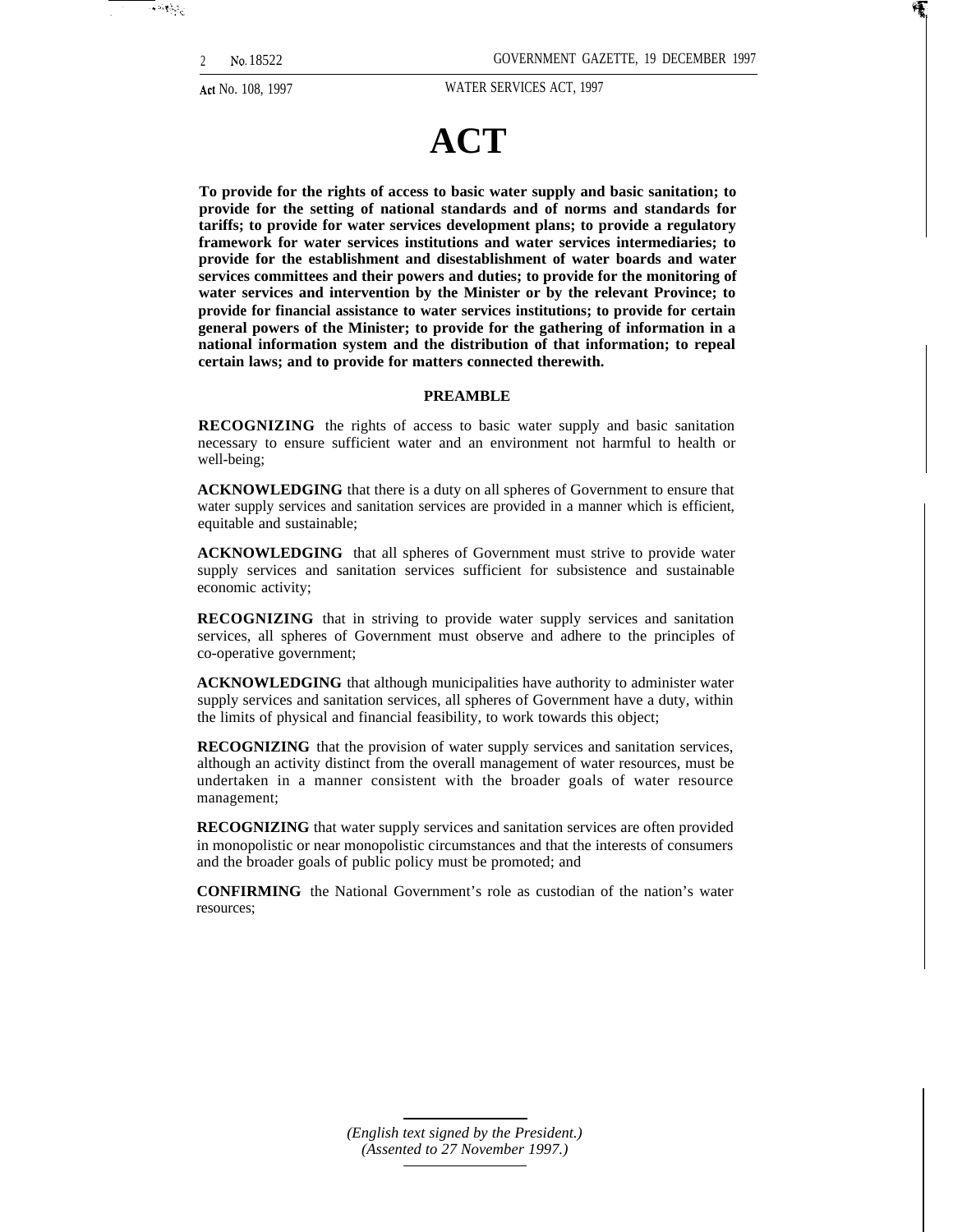$\mathbf{B}^{\text{E}}$  IT ENACTED by the Parliament of the Republic of South Africa as follows: follows:—

#### **ARRANGEMENT OF SECTIONS**

#### **CHAPTER I**

#### **Introductory provisions**

#### *Section*

| Definitions |
|-------------|
|             |
|             |

| 2. Main objects of Act |  |
|------------------------|--|
|------------------------|--|

- 3. Right of access to basic water supply and basic sanitation
- 4. Conditions for provision of water services
- 5. Provision of basic water supply and basic sanitation to have preference
- 6. Access to water services through nominated water services provider
- 7. Industrial use of water
- 8. Approvals and appeal

### **CHAPTER II**

*15*

10

#### **Standards and tariffs**

|  | 9. Standards |
|--|--------------|
|--|--------------|

10. Norms and standards for tariffs

#### **CHAPTER III**

|                                                                           | <b>Water services authorities</b>                                                                                                                                                                                                                                                                                                                                                                                                                                                          | 20       |
|---------------------------------------------------------------------------|--------------------------------------------------------------------------------------------------------------------------------------------------------------------------------------------------------------------------------------------------------------------------------------------------------------------------------------------------------------------------------------------------------------------------------------------------------------------------------------------|----------|
| 11.<br>12.<br>13.<br>14.<br>15.<br>16.<br>17.<br>18.<br>19.<br>20.<br>21. | Duty to provide access to water services<br>Duty to prepare draft water services development plan<br>Contents of draft water services development plan<br>Draft water services development plan<br>Adoption of development plan<br>New development plan<br>Deviation from development plan<br>Reporting on implementation of development plan<br>Contracts and joint ventures with water services providers<br>Water services authority acting as water services provider<br><b>Bylaws</b> | 25<br>30 |
|                                                                           | <b>CHAPTER IV</b>                                                                                                                                                                                                                                                                                                                                                                                                                                                                          |          |
|                                                                           | Water services providers                                                                                                                                                                                                                                                                                                                                                                                                                                                                   |          |
|                                                                           | 22. Approval to operate as water services provider                                                                                                                                                                                                                                                                                                                                                                                                                                         |          |

#### **CHAPTER V**

#### **Water services intermediaries**

z4, Registration of water services intermediaries

23. Water services provider must give information

- 25. Duties of water services intermediaries
- 26. Default by water services intermediaries 40
	-

*35*

27. Monitoring performance of water services providers and water services intermediaries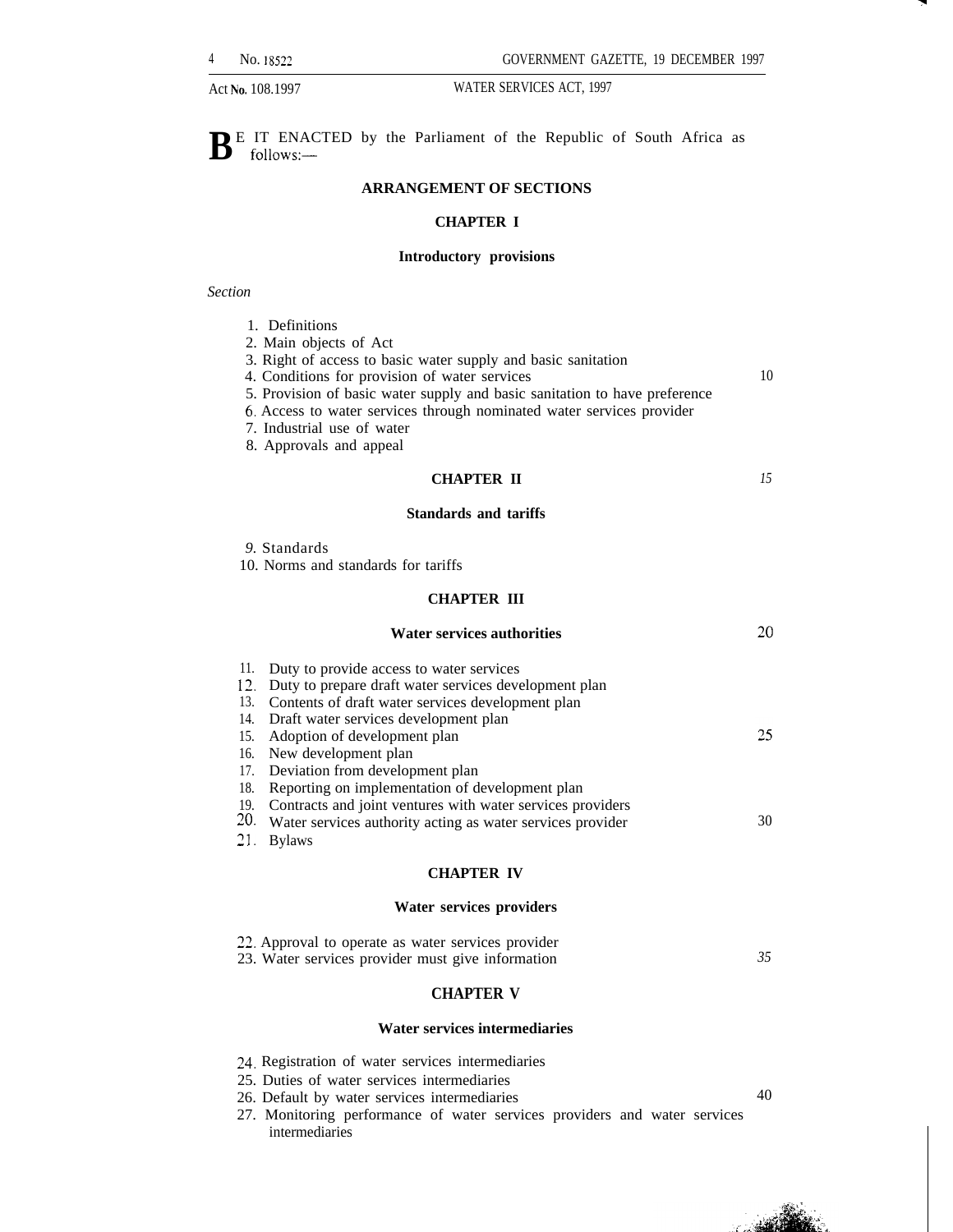#### **CHAPTER VI**

## **Water boards**

| 28.<br>29.<br>30.<br>31.               | Establishment and disestablishment of water boards<br>Primary activity of water boards<br>Other activities of water boards<br>Powers of water boards                                               | 5  |
|----------------------------------------|----------------------------------------------------------------------------------------------------------------------------------------------------------------------------------------------------|----|
| 32.<br>33.<br>34.<br>35.<br>36.<br>37. | Duties of water boards<br>Conditions for provision of services<br>Parameters for functions of water board<br>Governance of water boards<br>Chief executive of water boards<br>Delegation of powers | 10 |
| 38.<br>39.<br>40.<br>41.               | Duties of water board and members<br>Policy statement<br>Business plan<br>Directives to water boards                                                                                               | 15 |
| 42.<br>43.<br>44.<br>45.               | Different activities to be managed as separate units<br>Financial matters and accounts<br>Reporting<br>Investigation of affairs and financial position                                             | 20 |
| 46.<br>47.<br>48.<br>49.               | Assets and liabilities upon disestablishment<br>Litigation against water board<br>Formal irregularities<br>Regulations                                                                             |    |
| 50.                                    | Effect of inclusion of Chapter in Act<br><b>CHAPTER VII</b>                                                                                                                                        | 25 |
|                                        | Water services committees                                                                                                                                                                          |    |
| 53.                                    | 51. Establishment and disestablishment of water services committees<br>52. Function of water services committees<br>Powers of water services committees                                            | 30 |

- 
- 54. Conditions for provision of services 55. Governance of water services committees
- 56. Duties of committee members
- 57. Financial matters and accounts
- 58. Formal irregularities
- 59. Provision of information
- 60. Assets and liabilities upon disestablishment
- 61. Regulations

#### **CHAPTER VIII**

#### **Monitoring and intervention** 40

- 62. Monitoring of water services institutions
- 63. Intervention

#### **CHAPTER IX**

#### **Financial assistance to water services institutions**

- 64. Powers of Minister
- 65. Applications for financial assistance
- 66. Regulations on financial assistance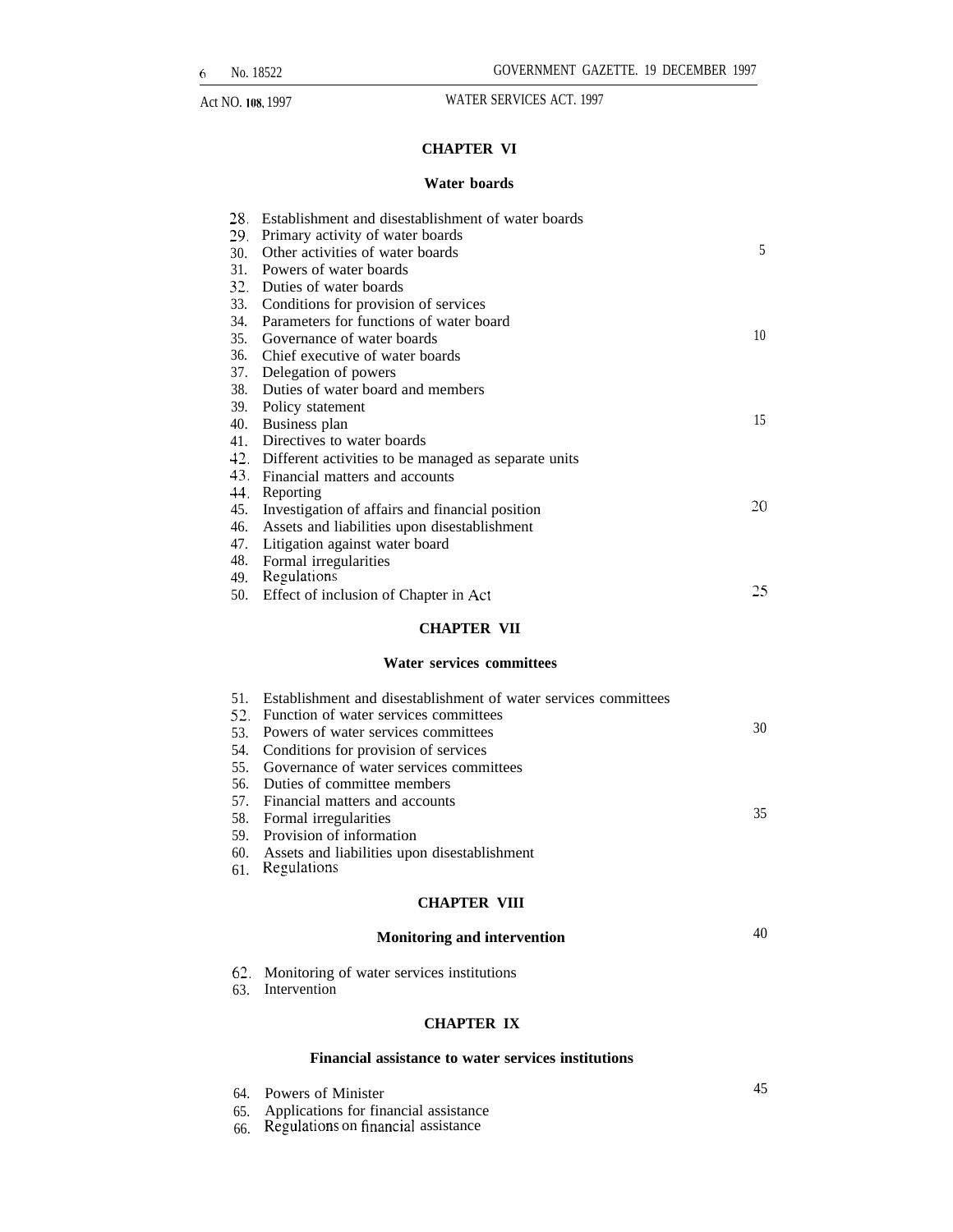#### **CHAPTER X**

#### **National information system**

**67.** Establishment of national information system

68. Purpose of national information system

- 69. Provision of information
- 70. Funding of national information system

#### **CHAPTER XI**

#### **General powers and duties of Minister**

| <b>71.</b> Procedure for making regulations<br>72. Consultation by Minister<br>73. General powers of Minister<br>74. Delegation of powers<br>75. Scrutinizing of draft regulations<br>76. Advisory committees | 10 |
|---------------------------------------------------------------------------------------------------------------------------------------------------------------------------------------------------------------|----|
| <b>CHAPTER XII</b><br><b>General provisions</b>                                                                                                                                                               | 15 |
|                                                                                                                                                                                                               |    |
| <b>77.</b> Transferability of servitudes                                                                                                                                                                      |    |
| 78. Compliance with other laws                                                                                                                                                                                |    |
| 79. Ownership of water services works                                                                                                                                                                         |    |
| 80. Entry and inspection of property                                                                                                                                                                          | 20 |
| 81. Expropriation                                                                                                                                                                                             |    |
| 82. Offences                                                                                                                                                                                                  |    |
| 83. State bound by Act                                                                                                                                                                                        |    |
| 84. Repeal of laws. and savings                                                                                                                                                                               |    |
| 85. Short tide                                                                                                                                                                                                | 25 |
|                                                                                                                                                                                                               |    |

#### **CHAPTER I**

#### **Introductory provisions**

#### **Definitions**

**1.** In this Act. unless the context shows that another meaning is intended—

- (i) "approve" means approve in writing. and "approval" has a corresponding 30 meaning: (iii)
- (ii) "basic sanitation" means the prescribed minimum standard of services necessary for the safe, hygienic and adequate collection. removal, disposal or purification of human excreta. domestic waste-water and sewage from households, including informal households; (i) 35
- (iii) "basic water supply" means the prescribed minimum standard of water supply services necessary for the reliable supply of a sufficient quantity and quality of water to households, including informal households, to support life and personal hygiene: (ii)
- (iv) "consumer" means any end user who receives water services from a water 40 services institution, including an end user in an informal settlement; (xiv)
- (v) "consumer installation" means a pipeline, fitting or apparatus installed or used by a consumer to gain access to water services and includes a meter attached to such pipeline, fitting or apparatus; (xv)
- (vi) "development plan" means a water services development plan adopted in 45 terms of this Act; (viii)
- (vii) "disposal of industrial effluent" means the collection, removal, disposal or treatment of effluent emanating from industrial use of water; (xxv)
- (viii) "emergency situation" means any situation declared as such in terms of a law and which is likely to cause injury or loss of life;  $(vi)$  50
- (ix) "industrial use" means the use of water for mining, manufacturing.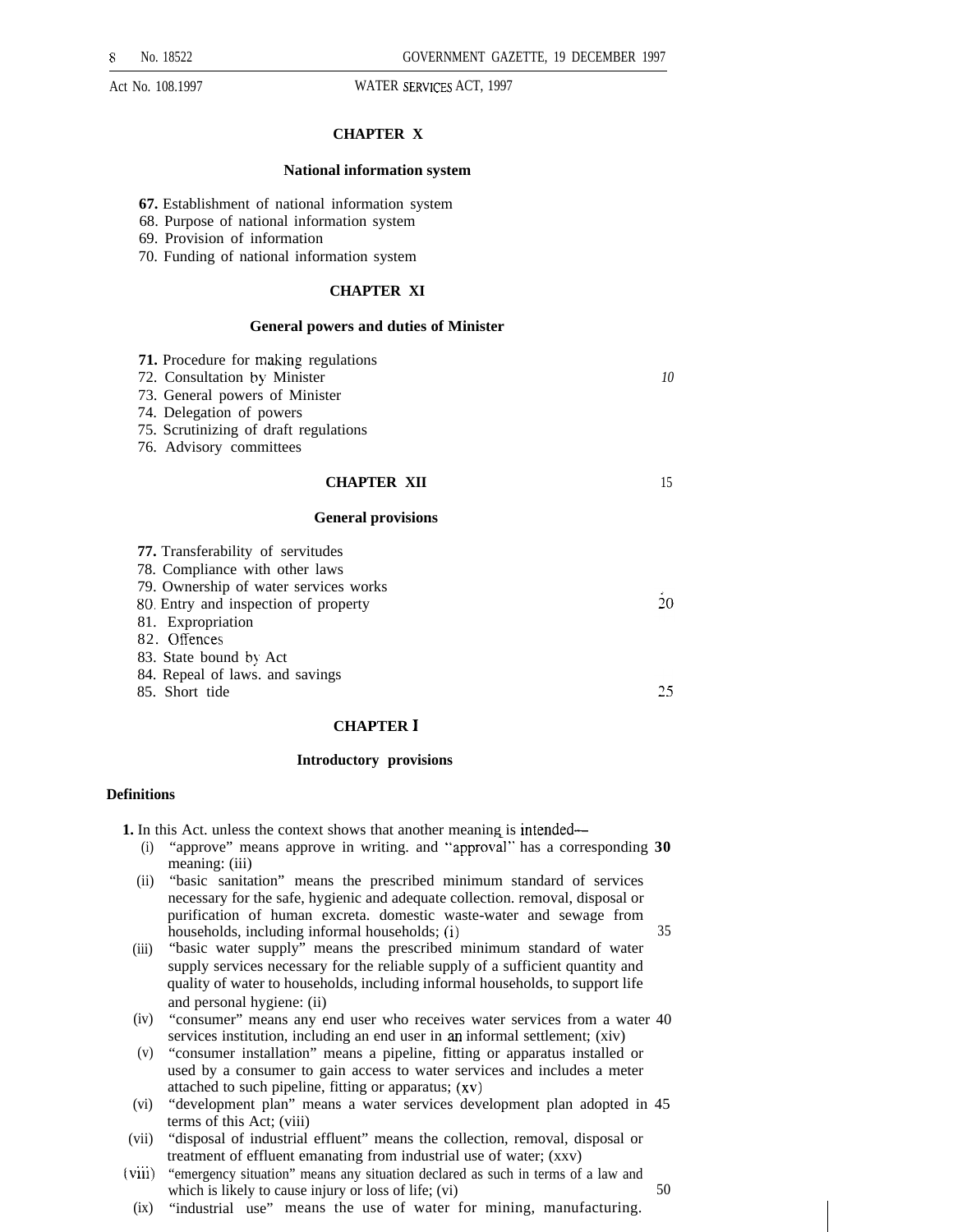generating electricity. land-based transport. construction or any related purpose: (vii)

- $(x)$  "Minister" means the Minister of Water Affairs and Forestry:  $(v)$
- $(xi)$ "organisation representing municipalities" means an organisation recognised under a law contemplated in section 163 of the Constitution as representing municipalities, or in the absence of such a law, any organisation or organisations considered by the Minister after consultation with the Minister for Provincial Affairs and Constitutional Development as representing municipalities. and includes an organisation representing district or rural councils as defined in the Local Government Transition Act, 1993 (Act No. 209 of 1993): (ix) 5 10
- $(xii)$ "person" includes a water services institution; (x)
- (xiii) "prescribe" means prescribe by regulation; (xvi)
- (xiv) "Province'" means the Member of the Executive Council responsible for local government in the Province concerned; (xi)
- $(xy)$ "regulation" means a regulation made under this Act; (xii)
- (xvi) "sanitation services"' means the collection. removal, disposal or purification of human excreta. domestic waste-water. sewage and effluent resulting from the use of water for commercial purposes; (xiii)
- $(xvii)$ "this  $Act$ " includes the regulations: (iv)

Z()

25

15

- (xviii) "Water board" means an organ of state established or regarded as having been established in terms of this Act to perform. as its primary activity, a public function: (xxiii)
- (xix) "water services" means water supply services and sanitation services: (xvii)
- $(xx)$  "water services authority" means any municipality, including a district or rural council as defined in the Local Government Transition Act, 1993 (Act No. 209 of 1993). responsible for ensuring access to water services: (xix)
- (xxi) "water services institution" means a water services authority. a water 30 services provider. a water board and a water services committee: (xviii)
- (xxii) "water services intermediary" means any person who is obliged [o provide water services to another in terms of a contract where the obligation to provide water services is incidental to the main object of that contract: (xx) 35
- (xxIll) "water services provider" means any person who provides water services to consumers or to another water services institution. but does not include a water services intermediary:  $(xxi)$
- (xxiv) "water services work" means a reservoir. dam. well, pumphouse. borehole. pumping installation. purification work. sewage treatment 40 plant. access road. electricity) transmission line. pipeline. meter, fitting or apparatus built. installed or used by a water services institution—
	- (i) to provide water services:
	- (ii) to provide water for industrial use; or
	- (iii) to dispose of industrial effluent: (xxii) 45
- $(xxy)$  "water supply services" means the abstraction. conveyance, treatment and distribution of potable water. water intended to be converted to potable water or water for commercial use but not water for industrial use, (xxiv)

#### **Main objects of Act**

- 2. The main objects of this Act are to provide for— 50
	- (a) the right of access to basic water supply and the right to basic sanitation necessary to secure sufficient water and an environment not harmful to human health or well-being;
	- (b) the setting of national standards and norms and standards for tariffs in respect of water services: 55
	- $(c)$  the preparation and adoption of water services development plans by water services authorities;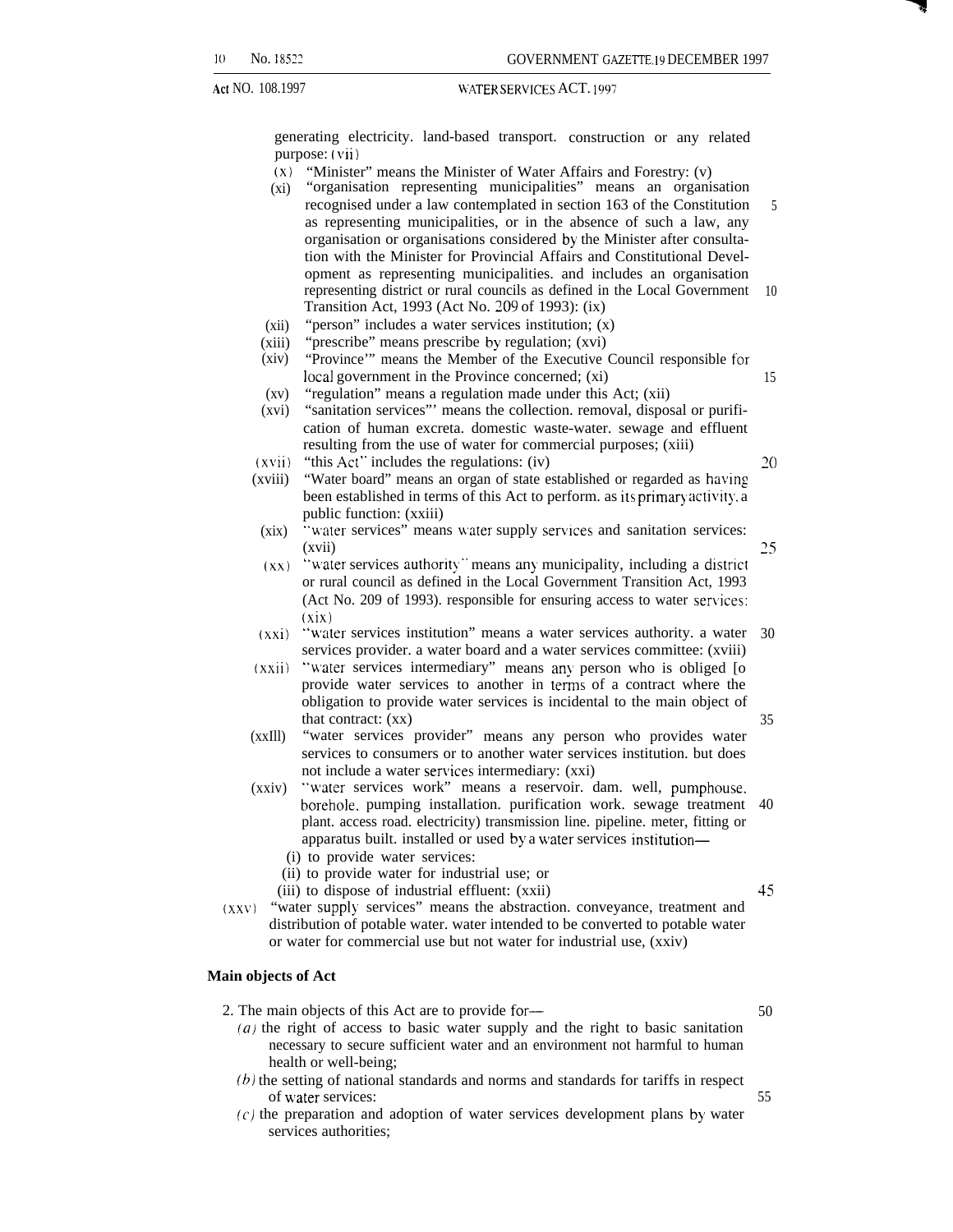12 No, 18522 GOVERNMENT GAZETTE. 19 DECEMBER 1997

- 
- (d) a regulatory framework for water services institutions and water services intermediaries;
- (e) the establishment and disestablishment of water boards and water services committees and their duties and powers;
- $(f)$  the monitoring of water services and intervention by the Minister or by the 5 relevant Province;
- $(g)$  financial assistance to water services institutions:
- (h) the gathering of information in a national information system and the distribution of that information;
- $(i)$  the accountability of water services providers: and  $10$
- $(1)$  the promotion of effective water resource management and conservation.

#### **Right of access to basic water supply and basic sanitation**

**3. (** 1 ) Everyone has a right of access to basic water supply and basic sanitation.

(2) Every water services institution must take reasonable measures to realise these rights. 15

(3) Every water services authority must, in its water services development plan. provide for measures to realise these rights.

(4) The rights mentioned in this section are subject to the limitations contained in this Act.

## **Conditions for provision of water services** 20

4. ( 1 ) Water services must be provided in terms of conditions set by the water services provider.

(2) These conditions must—

 $(a)$  be accessible to the public;

- (b) accord with conditions for the provision of water services contained in bylaws 25 made by the water services authority having jurisdiction in the area in question; and
- $(c)$  provide for-
	- (i) the technical conditions of existing or proposed extensions of supply:
	- (ii ) the determination and structure of tariffs: 30
	- (iii ) the conditions for payment;
	- (iv) the circumstances under which water services may be limited or discontinued;
	- (v) procedures for limiting or discontinuing water services: and
	- (vi) measures to promote water conservation and demand management. 35

(3) Procedures for the limitation or discontinuation of water services must—

- $(a)$  be fair and equitable;
- (b) provide for reasonable notice of intention to limit or discontinue water services and for an opportunity to make representations. unless—
	- (i) other consumers would be prejudiced: 40
	- (ii) there is an emergency situation; or

(iii ) the consumer has interfered with a limited or discontinued service; and

(c) not result in a person being denied access to basic water services for non-payment, where that person proves, to the satisfaction of the relevant water services authority, that he or she is unable to pay for basic services, 45

(4) Every person who uses water services provided by a water services provider does so subject to any duplicable condition set by that water services provider.

(5) Where one water services institution provides water services to another water services institution, it may not limit or discontinue those services for reasons of non-payment, unless it has given at least 30 days' notice in writing of its intention to 50 limit water services or 60 days' notice in writing of its intention to discontinue those water services to—

*(a)* the other water services institution;

- *(b)* the relevant Province: and
- (c) the Minister. 55

- 
- 
-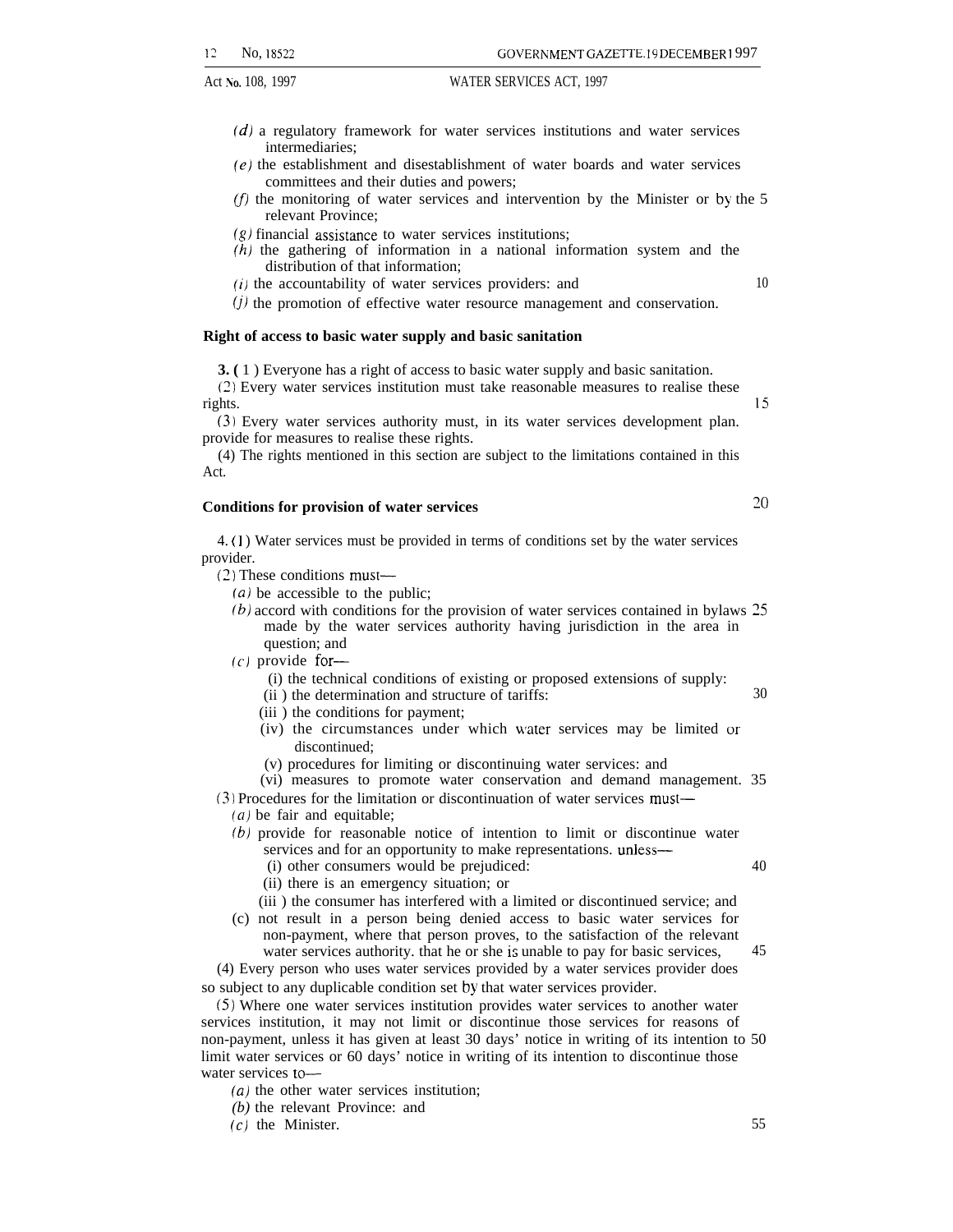,Act No. 108.1997 \\ 'tiTER SERVICES ,ACT. <sup>1997</sup>

#### **Provision of basic water supply and basic sanitation to have preference**

**5.** If the water services provided by a water services institution are unable to meet the requirements of all its existing consumers. it must give preference to the provision of basic water supply and basic sanitation to them.

#### **Access to water services through nominated water services provider**

**6. ( I )** Subject to subsection (2). no person may use water services from a source other than a water services provider nominated by the water services authority having jurisdiction in the area in question. without the approval of that water services authority.

(2) A person who. at the commencement of this Act. was using waler services from a source other than one nominated by the relevant water services authority. may continue to do so-10

- $f(a)$  for a period of 60 days after the relevant water services authority has requested the person to apply for approval; and
- $(b)$  if the person complies with a request in terms of paragraph  $(a)$  within the 60 day period. until-
	- $(i)$  the application for approval is granted. after which the conditions of the approval will apply; or
	- (ii) the expiry of a reasonable period determined by the water services authority, if the application for approval is refused.

#### **Industrial use of water**

**7. (1)** Subject to subsection (3), no person may obtain water for industrial use from any source other than the distribution sy stem of a water services provider nominated by the water services authority having jurisdiction in the area in question. without the approval of that water services authority.

 $(2)$  Subject to subsection (3). no person may dispose of industrial effluent in any manner other than that approved by the water services provider nominated by the water services authority having jurisdiction in the area in question. 25

( 3 ) A person who. at the commencement of this Act. obtains water for industrial usc or disposes of industrial effluent from a source or in a manner requiring the approval of a water services authority under subsection (1) or (2), may continue to do so—

 $(u)$  for a period of 60 days after the relevant water services authority has requested the person to apply for approval; and

 $(h)$  if the person complies with a request in terms of paragraph  $(a)$  within the 60 day period. until-

- t i ) the application for approval is granted. after which the conditions of 35 the approval will apply; or
- (ii ) the expir> of a reasonable period determined by the water services authority, if the application for approval is refused.

 $(4)$  No approval given by a water services authority under this section relieves anyone from complying with any other law relating to-

 $(a)$  the use and conservation of water and water resources: or

 $(b)$  the disposal of effluent.

#### **Approvals and appeal**

**8.** (1) A water services authority whose approval is required in terms of section 6 or  $l-$ 

 $(a)$  may not unreasonable! withhold the approval; and

 $(b)$  may give the approval subject to reasonable conditions.

 $(2)$  A water services authority may require a person seeking approval to provide water services to others on reasonable terms. including terms relating to—

 $(a)$  pay ment for the services: and

45

20

30

*40*

15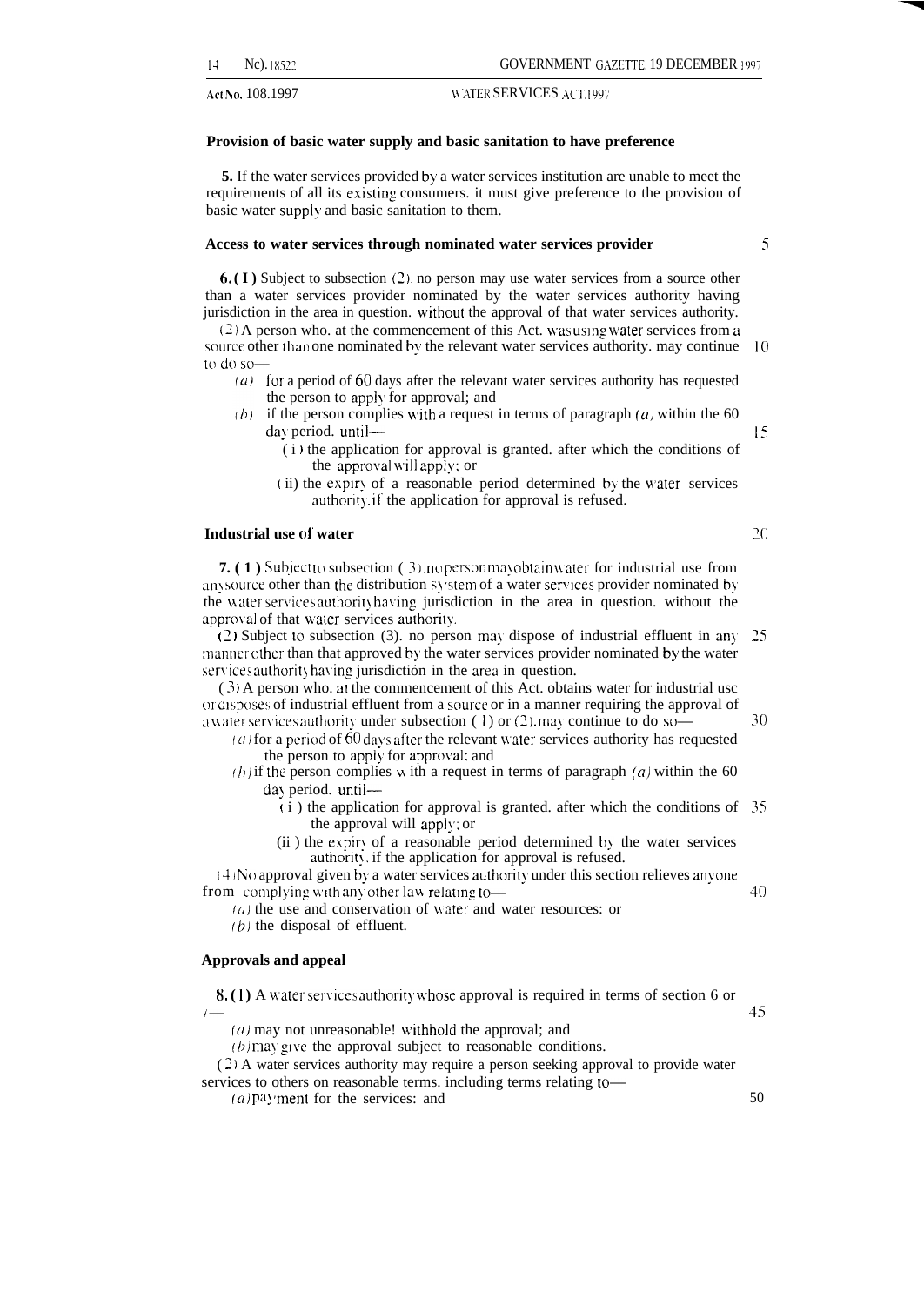16 No. 1 8522 GOVERNMENT GAZETTE. 19 DECEMBER 1997

Act No. 108, 1997 **Latter MERSERVICES** ACT. 1997

*(b)* compensation for the cost of reticulation and any other costs incurred in providing the water service.

(3) In determining what is reasonable under subsections ( I  $(a)$ , (1)(b) and (2), a water services authority—

*(a)* must consider the following factors, to the extent that the water services 5 authority considers them to be relevant:

 $(i)$  The cost of providing:

 $(ii)$  the practicability of providing:

 $(iii)$  the quality of;

 $(iv)$  the reliability of:  $10$ 

(v) the financial. technological and managerial advisability of providing:

- (vi ) [he economic and financial efficiency of: and
- (vii) the socio-economic and conservation benefits that may be achieved by providing.

the water services in question: and

(b) may consider any other relevant factor.

(4) A person who has made an application in terms of section **6** or 7 may appeal to the Minister against any decision. including any condition imposed. by that water services authority in respect of the application.

 $(5)$  An appellant. under subsection (4). must note an appeal by lodging a written 20 notice of appeal with—

*(a)* the Minister: and

(b) the person against whose decision the appeal is made.

within 21 days of the appellant becoming aware of the decision.

 $(6)$  A person who has made an application in terms of section 6 or 7 may appeal to the 25 Minister if the water services authority in question fails to take a decision on the application within a reasonable time.

 $(7)$  An appeal under subsection  $(6)$ —

 $(a)$  must be conducted as if the application had been refused: and

(b) must he noted by lodging a written notice of appeal with the Minister and the  $30$ water services authority in question.

 $(8)$  A relevant Province may intervene as a part) in an appeal under subsection  $(4)$  oI- $(6)$ 

(9) The Minister may on appeal confirm. vary or overturn any decision of the water services authority concerned, 35

(10) The Minister may prescribe the procedure for conducting an appeal under this section.

#### **CHAPTER II**

#### Standards and tariffs

#### **Standards 40**

9. ( 1 ) The Minister may. from time to time. prescribe compulsory national standards relating to—

 $(a)$  the provision of water services:

- $(b)$  the quality of water taken from or discharged into any water services or water resource system; 45
- $(c)$  the effective and sustainable use of water resources for water services:
- $(d)$  the nature. operation. sustainability. operational efficiency and economic viability of water services:
	- (e) requirements for persons who install and operate water services works: and
	- $(f)$  the construction and functioning of water services works and consumer 50 installations.

(2) The standards prescribed under subsection (1) may differentiate between—

- *(a)* different users of water services: and
- $(b)$  different geographic areas. taking into account. among other factors. the socio-economic and physical attributes of each area, 55
- (3) In prescribing standards under subsection (1). the Minister must consider—

 $(a)$  the need for everyone to have a reasonable quality of life;

 $(b)$  the need for equitable access to water services;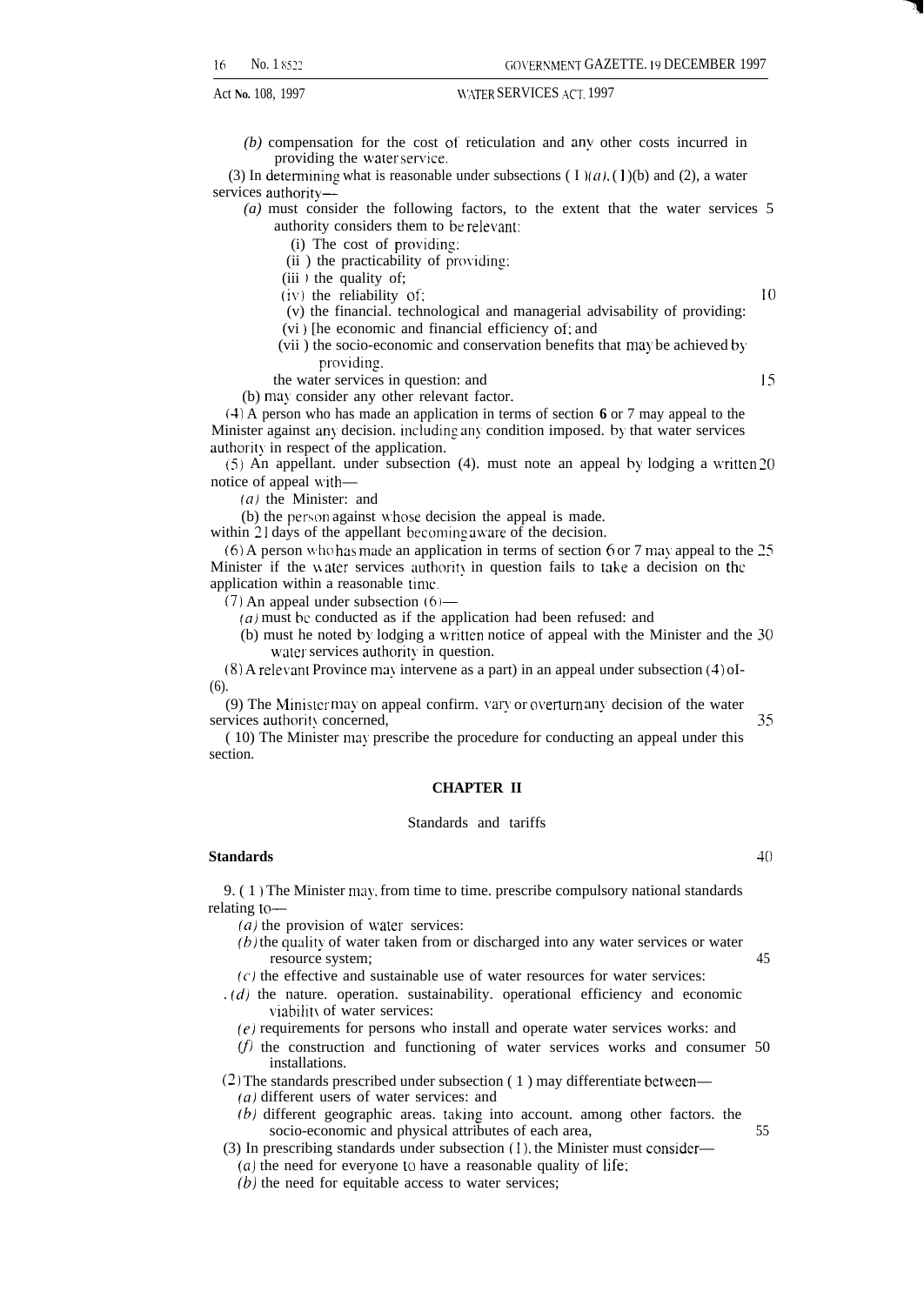$(c)$  the operational efficiency and economic viability of water services:

 $(d)$  any norms and standards for applicable tariffs for water services;

 $(e)$  any other laws or any standards set by other governmental authorities;

 $(f)$  any guidelines recommended by official standard-setting institutions;

 $(g)$  any impact which the water services might have on the environment; and 5

(h) the obligations of the National Government as custodian of water resources.

(4) Every Water services institution must comply with the standards prescribed under subsection  $(1)$ .

#### **Norms and standards for tariffs**

**10. (1)** The Minister may, with the concurrence of the Minister of Finance. from time 10 to time prescribe norms and standards in respect of tariffs for water services.

(2) These norms and standards may—

*(a)* differentiate on an equitable basis between—

- (i) different users of water services;
- (ii) different types of water services; and 15
- (iii) different geographic areas, taking into account, among other factors, the socio-economic and physical attributes of each area;

(b) place limitations on surplus or profit;

- $(c)$  place limitations on the use of income generated by the recovery of charges; and  $20$
- $(d)$  provide for tariffs to be used to promote or achieve water conservation.

(3) In prescribing the norms and standards, the Minister must consider. among other factors—

*(a) any* national standards prescribed by him or her;

(b) social equity; 25

- (c) the financial sustainability of the water services in the geographic area in question;
- $(d)$  the recovery of costs reasonably associated with providing the water services;
- $(e)$  the redemption period of any loans for the provision of water services:
- (f) the need for a return on capital invested for the provision of water services; 30 and
- $(g)$  the need to provide for drought and excess water availability,

(4) No water services institution may use a tariff which is substantially different from any prescribed norms and standards.

#### **CHAPTER III** 35

#### **Water services authorities**

#### **Duty to provide access to water services**

**11.. (** 1 ) Every water services authority has a duty to all consumers or potential consumers in its area of jurisdiction to progressively ensure efficient. affordable, economical and sustainable access to water services. 40

 $(2)$  This duty is subject to  $-$ 

- *(a)* the availability of resources;
- (b) the need for an equitable allocation of resources to all consumers and potential consumers within the authorit y's area of jurisdiction;
- $\epsilon$ ) the need to regulate access to water services in an equitable way:  $\epsilon$  45

 $(d)$  the duty of consumers to pay reasonable charges, which must be in accordance with any prescribed norms and standards for tariffs for water services;

(e) the duty to conserve water resources;

 $(f)$  the nature, topography, zoning and situation of the land in question; and

 $(g)$  the right of the relevant water services authority to limit or discontinue the 50 provision of water services if there is a failure to comply with reasonable conditions set for the provision of such services.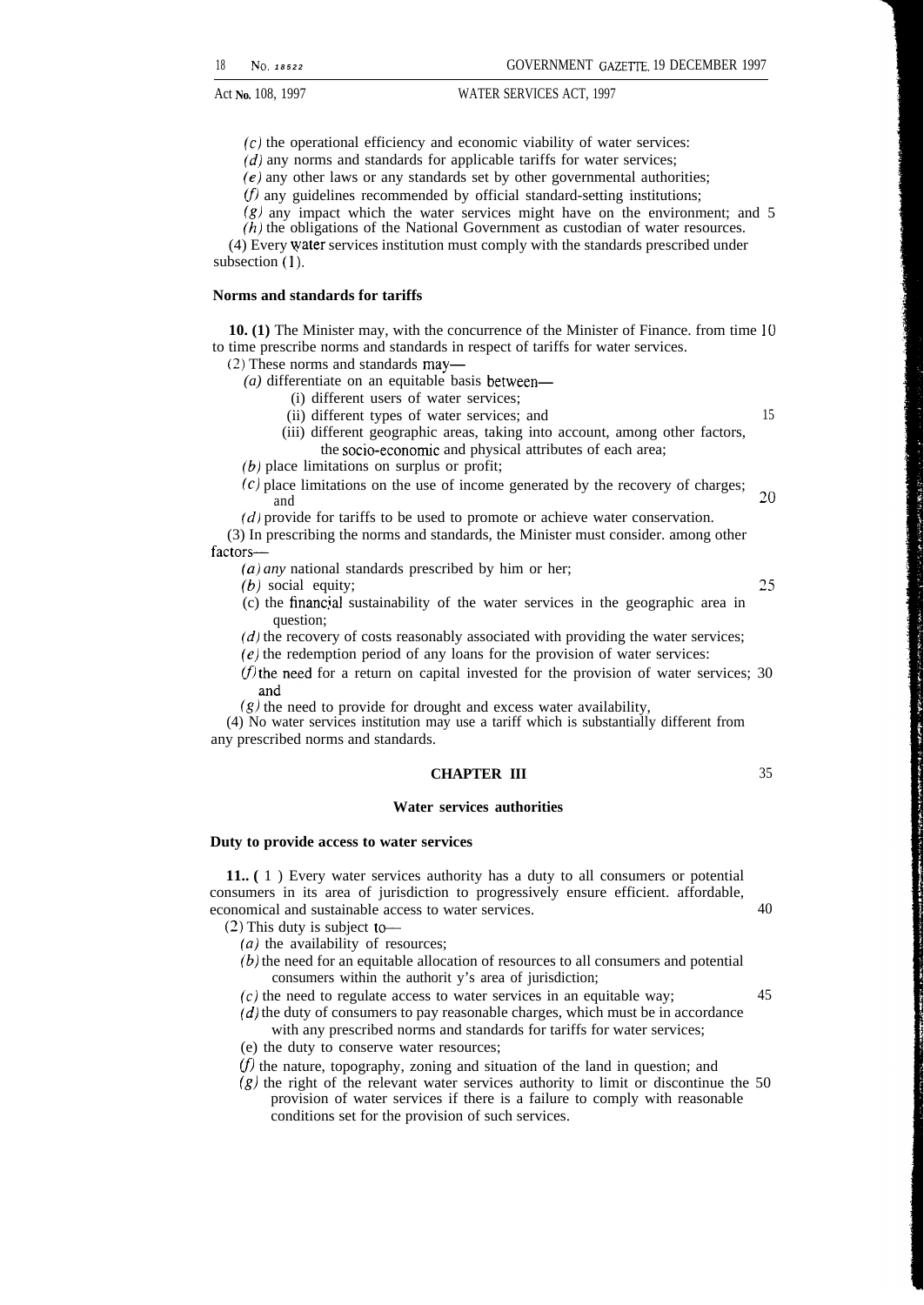(3) In ensuring access to water services. a water services authority must take into account. among other factors—

 $(a)$  alternative ways of providing access to water services;

 $(b)$  the need for regional efficiency;

(c) the need to achieve benefit of scale;

 $(d)$  the need for low costs;

 $(e)$  the requirements of equity; and

 $(f)$  the availability of resources from neighboring water services authorities.

(4) A water services authority may not unreasonably refuse or fail to give access to water services to a consumer or potential consumer in its area of jurisdiction.

(5) In emergency situations a water services authority must take reasonable steps to provide basic water supply and basic sanitation services to any person within its area 01 jurisdiction and may do so at the cost of that authority.

 $(6)$  A water services authority may impose reasonable limitations on the use of water services.

#### **Duty to prepare draft water services development plan**

**12.** (1) Every water services authority must, within one year after the commencement of this Act—

 $(a)$  as part of the process of preparing any integrated development plan in terms of the Local Government Transition Act, 1993 (Act No. 209 of 1993); or  $20$ 

(b) separately. if no process contemplated in paragraph  $(a)$  has been initiated. prepare—

 $(i)$  a draft water services development plan for its area of jurisdiction: and (ii) a summary of that plan.

(?) The Minister may extend the one-year period in respect of a water services 25 authority in consultation with the Minister for Provincial Affairs and Constitutional Development and the relevant Province.

#### **Contents of draft water services development plan**

13. Every draft water services development plan must contain details-

 $(a)$  of the physical attributes of the area to which it applies;

- (b) of the size and distribution of the population within that area:
- $(c)$  of a time frame for the plan. including the implementation programme for the following five years;
- $(d)$  of existing water services;
- $(e)$  of existing industrial water use within the area of jurisdiction of the relevant 35 water services authority:
- $(f)$  of existing industrial effluent disposed of within the area of jurisdiction of the relevant water services authority;
- $(g)$  of the number and location of persons within the area who are not being provided with a basic water supply and basic sanitation; 40
- (h) regarding the future provision of water services and water for industrial use and the future disposal of industrial effluent. including—
	- (i) the water services providers which will provide those water services;
	- (ii) the contracts and proposed contracts with those water services providers;
	- (iii) the proposed infrastructure necessary; 45
	- (iv) the water sources to be used and the quantity of water to be obtained from and discharged into each source;
	- (v) the estimated capital and operating costs of those water services and the financial arrangements for funding those water services, including the tariff structures; 50

(vi) any water services institution that will assist the water services authority;

(vii ) the operation, maintenance, repair and replacement of existing and future infrastructure;

**5**

10

15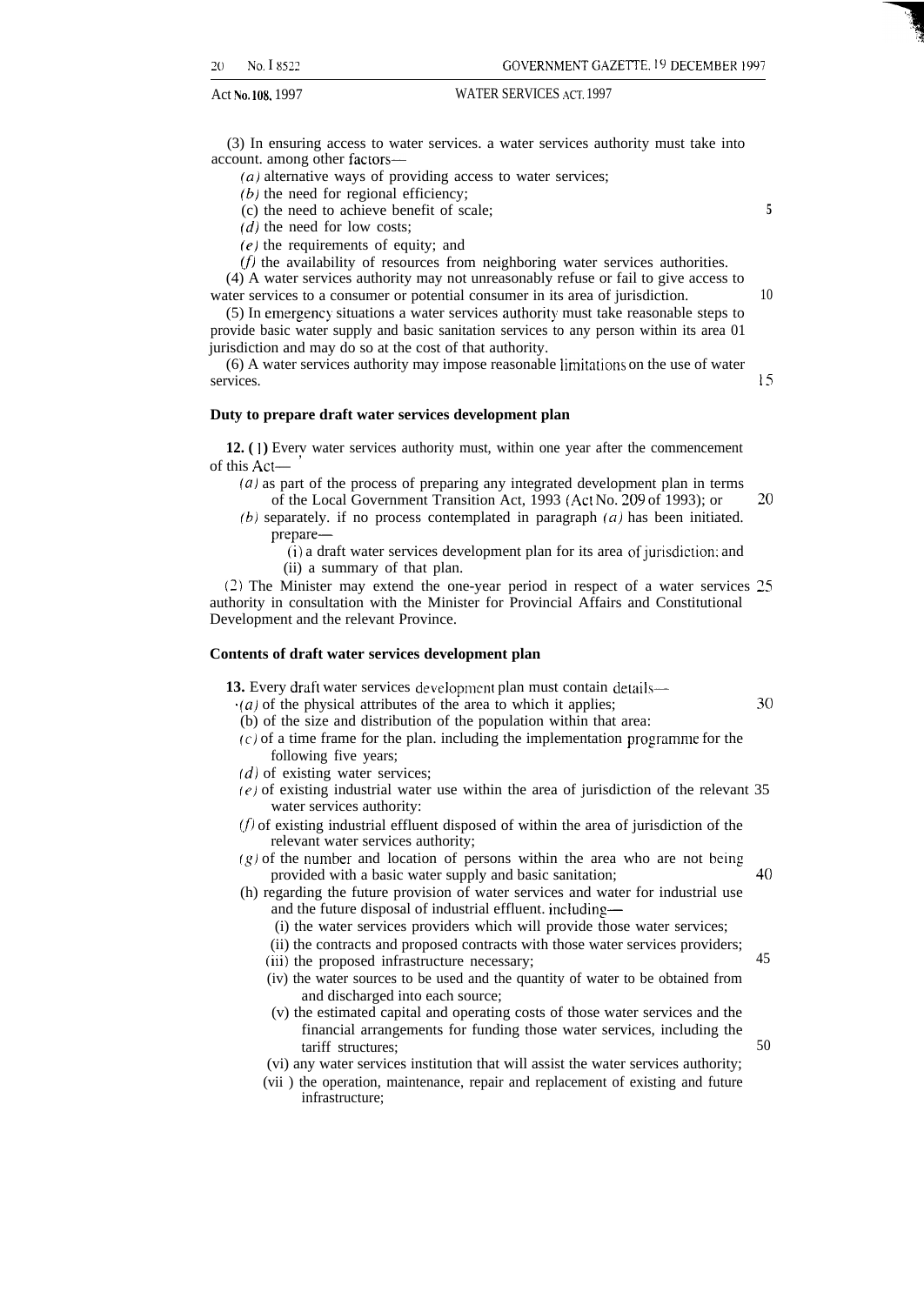- $(i)$  of the number and location of persons to whom water services cannot be provided within the next five years, setting out—
	- (i) the reasons therefor: and
	- (ii ) the time frame uithin which it may reasonably be expected that a basic water supply and basic sanitation will be provided to those persons; and 5
- $(j)$  of existing and proposed water conservation, recycling and environmental protection measures.

#### **Draft water services development plan**

**14.** (1) A water services authority must—

- (a) take reasonable steps to bring its draft water services development plan to the  $10$ notice of its consumers, potential consumers. industrial users and water services institutions within its area of jurisdiction;
- $(b)$  invite public comment thereon to be submitted within a reasonable time; and  $(c)$  send copies of the draft water services development plan to the Minister. the
- relevant Province and all neighboring water services authorities, 15

- $(2)$  A copy of the draft water services development plan. a copy of its summary, all written comments and a report on all comments. other than written comments, must be—
	- $(a)$  available for inspection at tbe offices of the water services authority; and
	- $(b)$  obtainable against payment of a nominal fee.  $20$

#### **Adoption of development plan**

**15. (I)** A water services authority must consider all comments received by it before adopting a development plan.

 $(2)$  A water services authority must, on request. report on the extent to which a specific comment has been taken into account or. if a comment was not taken into account, 25 provide reasons therefor.

 $(3)$  A water services authority must supply a copy of every development plan to the Minister. the Minister for Provincial Affairs and Constitutional Development. the relevant Province and all neighboring water services authorities,

(4) A copy of the development plan— 30

- $(a)$  must be available for inspection at the offices of the water services authority: and
- $(b)$  must be obtainable against payment of a nominal fee.

 $(5)$  A water services development plan must form part of any integrated development plan contemplated in the Local Government Transition Act, 1993 (Act No. 209 of 1993), 35

#### **~e~f de~elopment plan**

16. A water services authority must prepare and adopt a new development plan at intervals determined by the Minister in consultation with the Minister for Provincial Affairs and Constitutional Development, in accordance with the procedure set out in sections 12 to 15, 40

#### **Deviation from development plan**

17. No substantial deviation from a development plan is valid unless it is embodied in a new development plan adopted in accordance with the procedure set out in sections 12 to 16.

#### **Reporting on implementation of development plan 45**

18. (1) A water services authority must report on the implementation of its development plan during each financial year,

(2) The report—

 $(a)$  must be made within four months after the end of each financial year: and

(b) must be given to the Minister. the Minister for Provincial Affairs and 50 Constitutional Development, the relevant Province and every organisation representing municipalities having jurisdiction in the area of the water services authority.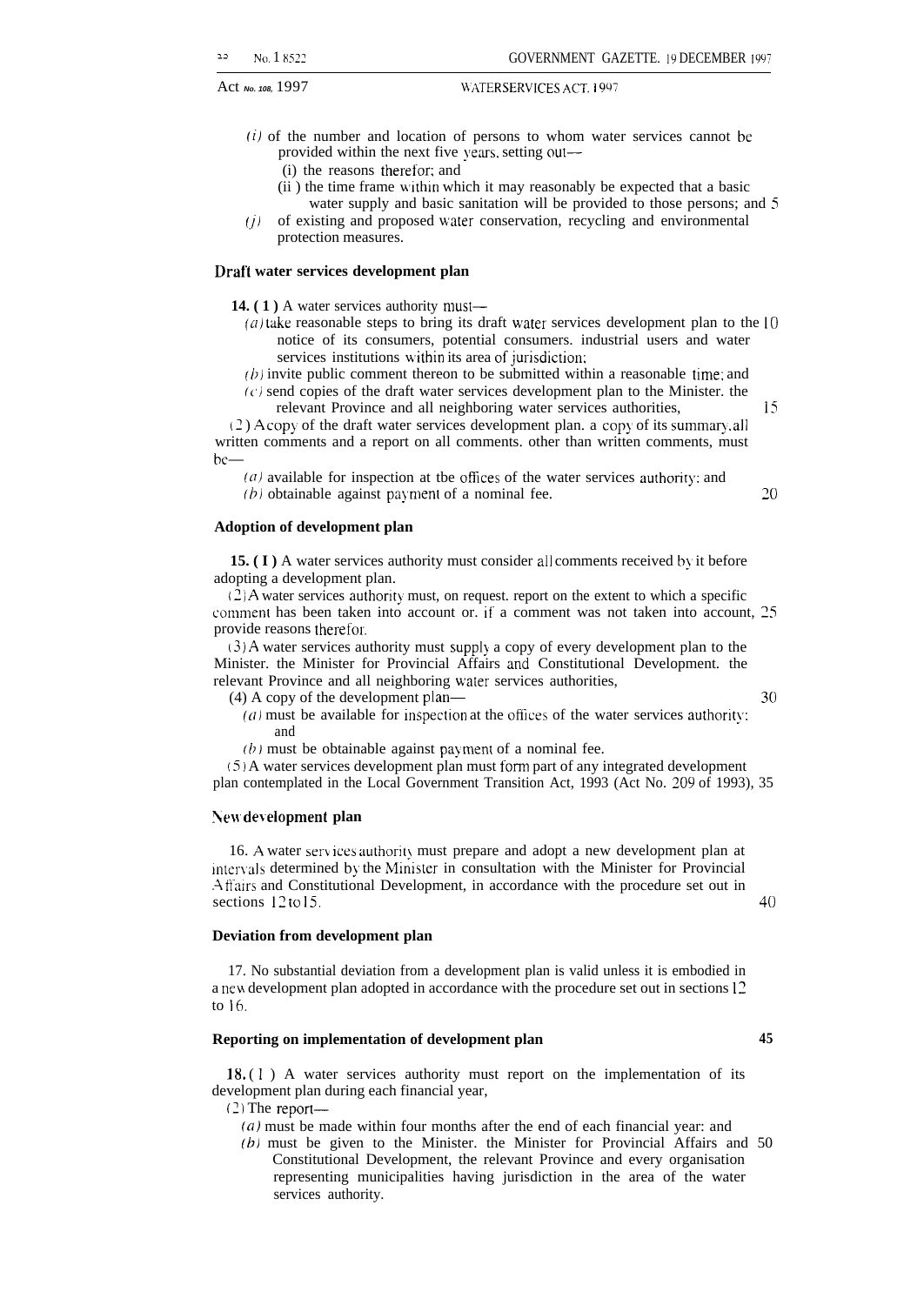**(3)** The water services authority must publicise a summary of its report.

(4) A copy of the report and of its summary must be—

(a) available for inspection at the offices of the water services authority; and  $(b)$  obtainable against payment of a nominal fee.

#### **Contracts and joint ventures with water services providers** *5*

**19. (** 1 ) A water services authority—

 $(a)$  may perform the functions of a water services provider itself; and

 $(b)$  may-

(i) enter into a written contract with a water services provider; or

(ii) form a joint venture with another water services institution, 10 to provide water services.

(2) A water services authority may only enter into a contract with a private sector water services provider after it has considered all known public sector water services providers which are willing and able to perform the relevant functions.

(3) Before entering into or renewing—

*(a)* a contract with a water services provider: or

(b) a joint venture with another water services institution other than a public sector water services institution which will provide services within the joint venture at cost and without profit,

the water services authority must publicly disclose its intention to do so. 20

(4) Any water services provider entering into a contract or joint venture with a water services authority must. before entering into such a contract or joint venture, disclose and provide information on—

- *(a)* any other interests it may have, which are ancillary to or associated with the relevant water services authority; and 25
- $(b)$  any rate of return on investment it will or may gain by entering into such a contract or joint venture.

(5) The Minister may. after consultation with the Minister for Provincial Affairs and Constitutional Development, prescribe—

- *(a)* matters which must be regulated by a contract between a water services 30 provider and a water services authority;
- (b) compulsory provisions to be included in such a contract: and
- (c) requirements for a joint venture between a water services authority and a water services institution.

to ensure— 35

- (i) that water services are provided on an efficient. equitable. cost-effective and sustainable basis;
- (ii) that the terms of the contract are fair and equitable to the water services authority, the water services provider and the consumer; and
- (iii) compliance with this Act. 40

(6) AS soon as such a contract or joint venture agreement has been concluded, the water services authority must supply a copy thereof to the relevant Province and to the Minister.

(7) The Minister may provide model contracts to be used as a guide for contracts between water services authorities and water services providers. 45

#### **Water services authority acting as water services provider**

**20. (1)** When performing the functions of a water services provider, a water services authority must manage and account separately for those functions.

(2) A water services authority may act as a water services provider outside its area of jurisdiction. if contracted to do so by the water services authority for the area in 50 question.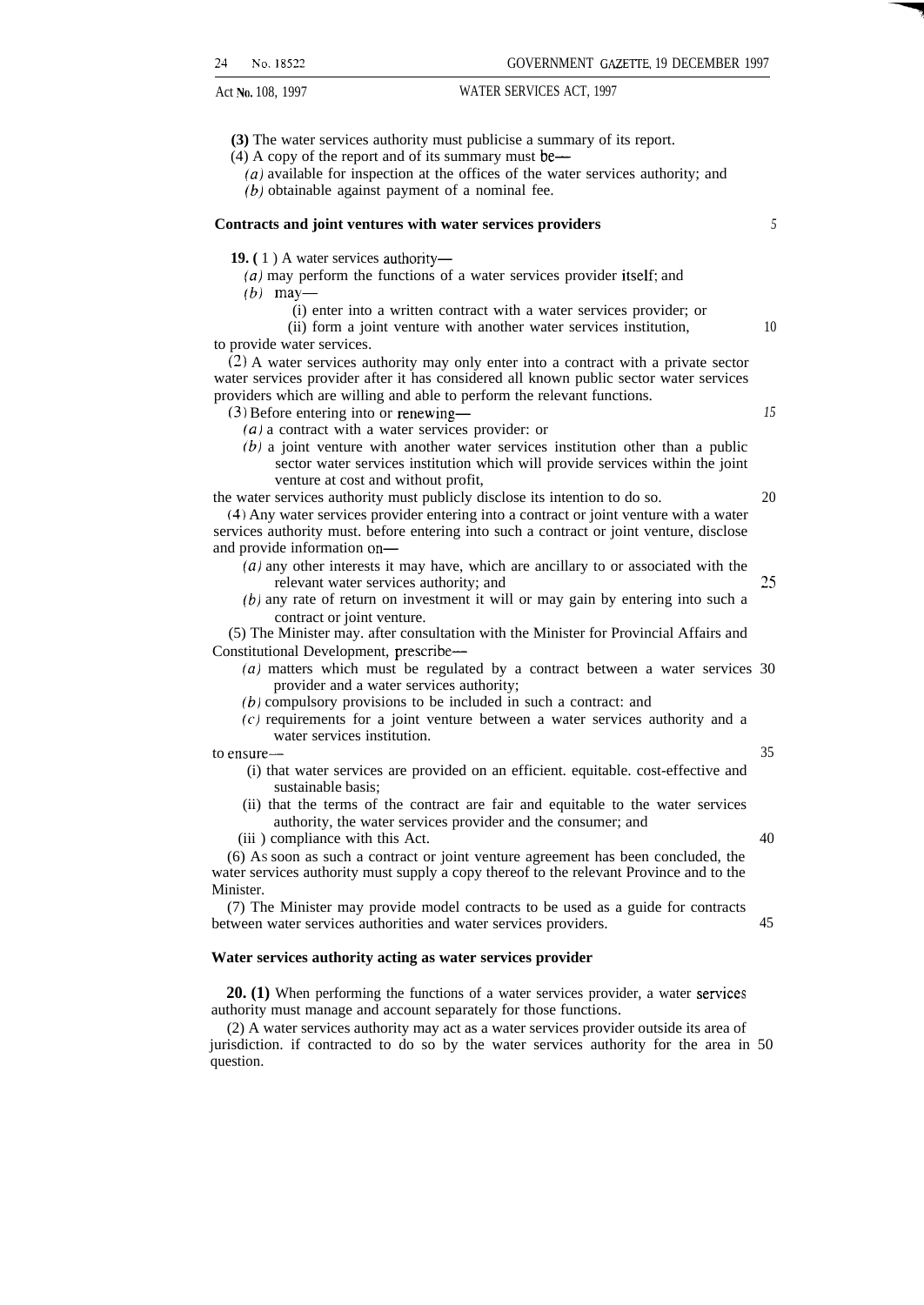. .

Act **No.** 108.1997 WATER SERVICES ACT. 1997

#### **Bylaws**

**21. (1)** Every water services authority must make bylaws which contain conditions for the provision of water services, and which must provide for at least—

- *(a)* the standard of the services;
- *(b)* the technical conditions of supply. including quality standards, units or 5 standards of measurement, the verification of meters, acceptable limits of error and procedures for the arbitration of disputes relating to the measurement of water services provided;
- *(c)* the installation, alteration, operation, protection and inspection of water services works and consumer installations; *10*
- *(d)* the determination and structure of tariffs in accordance with section 10;
- *(e)* the payment and collection of money due for the water services;
- *m* the circumstances under which water services may be limited or discontinued and the procedure for such limitation or discontinuation; and
- *(s)* the prevention of unlawful connections to water services works and the 15 unlawful or wasteful use of water.

(2) Conditions under which water services are provided—

- *(a)* may place limits on the areas to which water services will be provided according to the nature, topography, zoning and situation of the land in  $\alpha$  question;  $\qquad \qquad \qquad 20$
- *(b)* may provide for the limitation or discontinuation of water services where a consumer fails to meet his or her obligations to the water services provider, including—
	- (i) a failure to pay for services; or
- (ii) a failure to meet other conditions for the provision of services; '75
- *(c)* may place an obligation on a payment defaulter—
	- (i) to pay a higher deposit;
- (ii) to pay a reconnection fee after disconnection of water services;
- *(d)* may require a payment defaulter to pay a higher tariff for water services, where that defaulter gains access to water services through a communal water 30 services work and the provision thereof cannot be disconnected or limited without other consumers being prejudiced:
- *(e)* may provide for the general limitation or discontinuation of water services where-
	- (i) national disasters cause disruptions in the provision of services; or (ii) sufficient water is not available for any other reason; 35
- *(f)* may include an option to retain limited access to at least basic water supply or basic sanitation for a consumer whose water services are to be discontinued; and
- *(g)* must be accessible to consumers and potential consumers. 40
- (3) A water services authority which—
	- *(a)* provides water for industrial use; or
	- *(b)* controls a system through which industrial effluent is disposed of. must make bylaws providing for at least—
		- (i) the standards of service;
		- (ii) the technical conditions of provision and disposal;
		- (iii) the determination and structure of tariffs;
		- (iv) the payment and collection of money due; and
		- (v) the circumstances under which the provision and disposal may be limited or prohibited. 50

(4) The Minister may provide model bylaws to be used as a guide for water services authorities.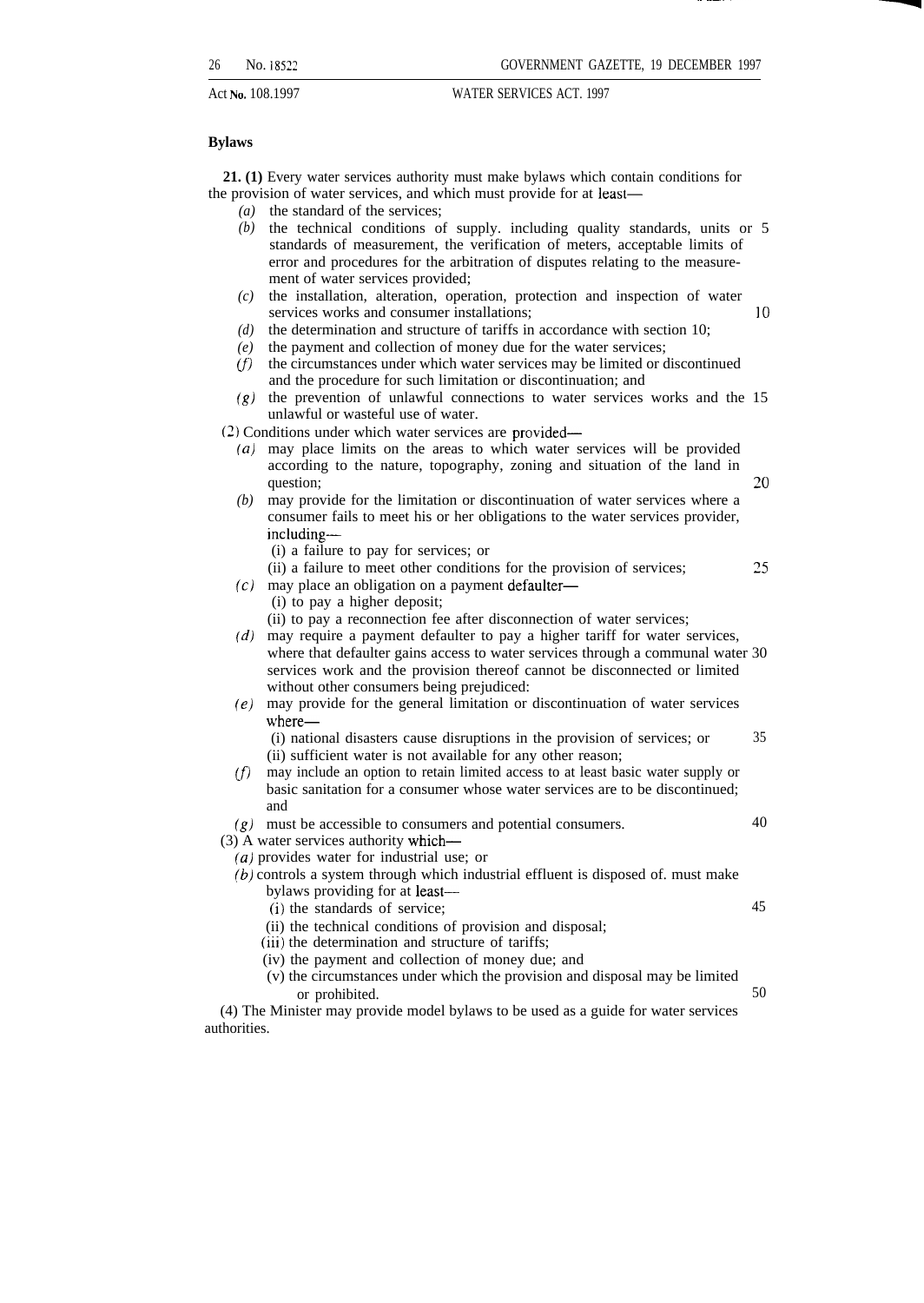#### **CHAPTER IV**

#### **Water services providers**

#### **Approval to operate as water services provider**

**22.** (1) No person may operate as a water services provider without the approval of the water services authority having jurisdiction in the area in question. 5

 $(2)$  Any approval in terms of subsection  $(1)$ —

 $(a)$  must be for a limited period; and

(b) may be granted subject to conditions,

(3) Any person who. at the commencement of this Act, was acting as a water services provider without approval from the water services authority having jurisdiction in the 10 area in question, may continue to do so until the expiry of reasonable notice, which notice must not be longer than one year. given by that water services authority—

(i) that it requires the provider to enter into a contract; or

(ii ) that the continuation will be subject to approval as contemplated in subsection  $(1).$  15

#### **Water services provider must give information**

**23.** A water services provider must give such information concerning the provision of water services as may reasonably be called for by-

(a) the water services authority having jurisdiction in the area in question:

 $(b)$  the relevant Province:

 $(c)$  the Minister; or

 $(d)$  a consumer or potential consumer.

#### **CHAPTER V**

#### **Water services intermediaries**

#### **Registration of water services intermediaries**

24. A water services authority may, in its bylaws, require the registration of water services intermediaries or classes of such intermediaries within its area of jurisdiction.

#### **Duties of water services intermediaries**

25. ( 1 ) The quality, quantity and sustainability of water services provided b} a water services intermediary must meet any minimum standards prescribed by the Minister and 30 any additional minimum standards prescribed by the relevant water services authority.

(2) A water services intermediary may not charge for water services at a tariff which does not comply with any norms and standards prescribed under this Act and any additional norms and standards set by the relevant water services authority.

#### **Default by water services intermediaries 35**

**26. (1)** If a water services intermediary fails to perform its functions effectively, the water services authority having jurisdiction in the area in question may direct the water services intermediary to rectify its failure.

 $(2)$  A direction in terms of subsection  $(1)$  must set out—

(a) the nature of the failure;

 $(b)$  the steps which must be taken to rectify the failure; and

 $(c)$  a reasonable period within which those steps must be taken.

(3) If the water services intermediary fails to rectify its failure within that period, the water services authority may—

*(a)* after having given the water services intermediary a reasonable opportunity to 45make written submissions to it: and

25

20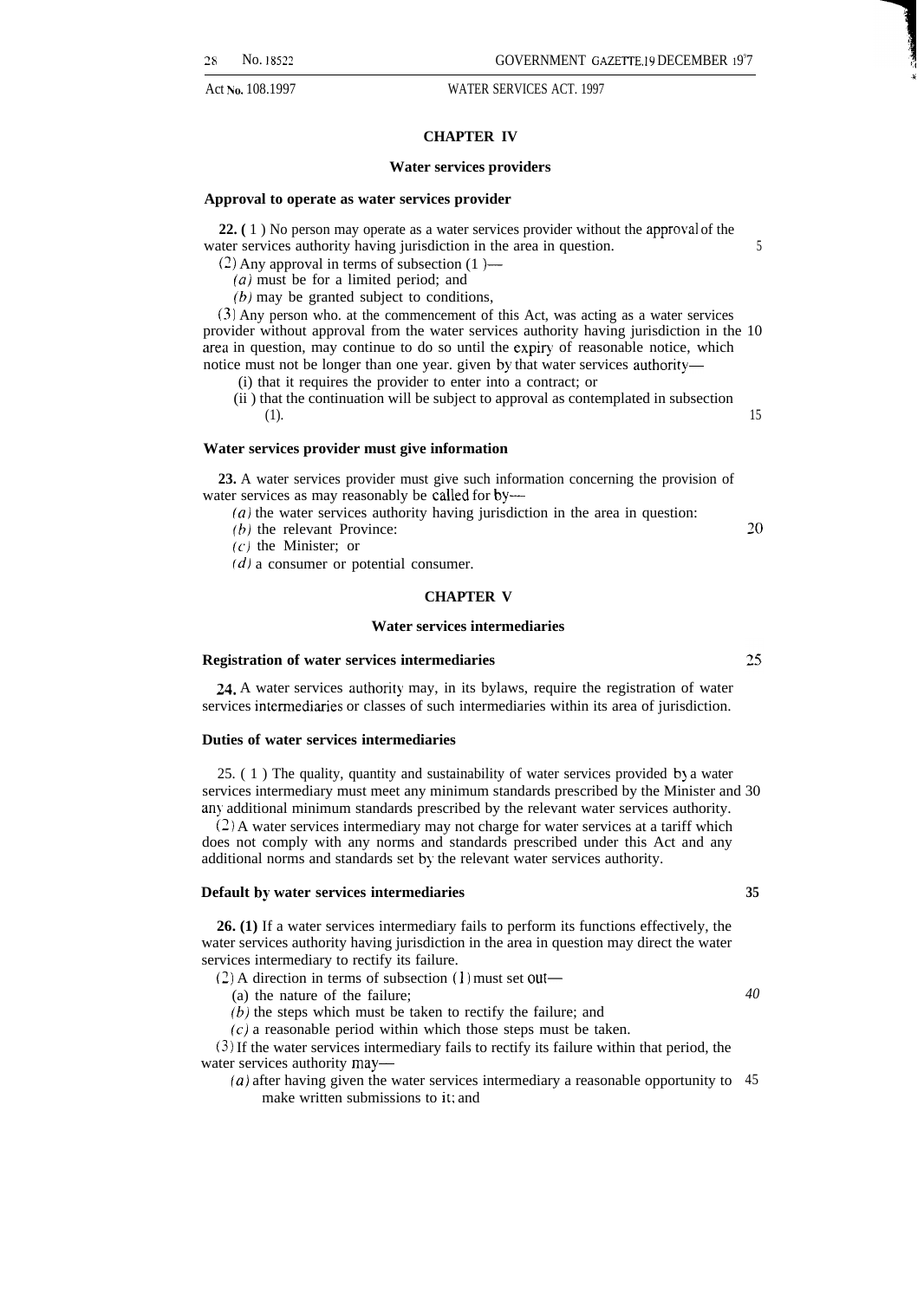$(b)$  after having afforded the water services intermediary a hearing on any submissions received,

take over the relevant functions of the water services intermediary.

(4) Where a water services authority takes over any functions in terms of subsection  $(3)$ 

- *(a)* it may exercise all relevant powers and perform all relevant duties on behalf of the water services intermediary to the exclusion of the water services intermediary; and
- $(b)$  it may use the infrastructure of the water services intermediary to the extent necessary to perform those functions,

(5) A water services authority may appoint another water services institution to act on its behalf in performing the functions of a water services intermediary in terms o{ subsection  $(4)$ .

(6) As soon as a water services intermediary is in a position to resume its functions effectively. the water services authority must stop exercising the powers and performing the duties on the intermediary's behalf. 15

 $(7)$  A water services authority may recover from a water services intermediary—

 $(a)$  all outstanding expenses which it incurred: and

 $(b)$  all losses which it suffered,

as a result of having acted in terms of this section.

'70

**5**

*10*

(8) The procedure set out in subsection (3) need not be followed in an emergency situation.

#### **Monitoring performance of water services providers and water services intermediaries**

27. Every water services authority must monitor the performance of water services 25 providers and water services intermediaries within its area of jurisdiction to ensure that—

- (a) standards and norms and standards for tariffs prescribed under sections 9 and 10 are complied with:
- $(b)$  any condition set by a water services authority under sections 6. 7 and 22 is met:

 $(c)$  any additional standards set by a water services authority, for water services intermediaries are complied with; and

 $(d)$  any contract is adhered to.

#### CHAPTER VI

#### **Water boards**

**Establishment and disestablishment of water boards**

**28. (1)** Subject to subsection (2) the Minister may by r ptice in the *Gazette*—

 $(a)$  establish a water board:

(b) give it a name or approve a change of its name

(c) determine or change its service area: or

(d) disestablish it.

(2) The Minister may only act in terms of subsection () after consultation with-

(a) every Province concerned:

 $(b)$  the water board concerned. if in existence: and

 $(c)$  every water services authority having jurisdiction in the service area or  $45$ proposed service area,

(3) The Minister must. when acting in terms of subsection  $(1)(d)$ , have regard to the interests of consumers and creditors.

(4) The Minister must. from time to time, review the provision of water services to water services authorities and make recommendations to Parliament on the establish-*50*ment. functions and disestablishment of water boards.

#### Primary activity of water boards

29. The primary activity of a water board is to provide water services to other water services institutions within its service area.

**35**

*40*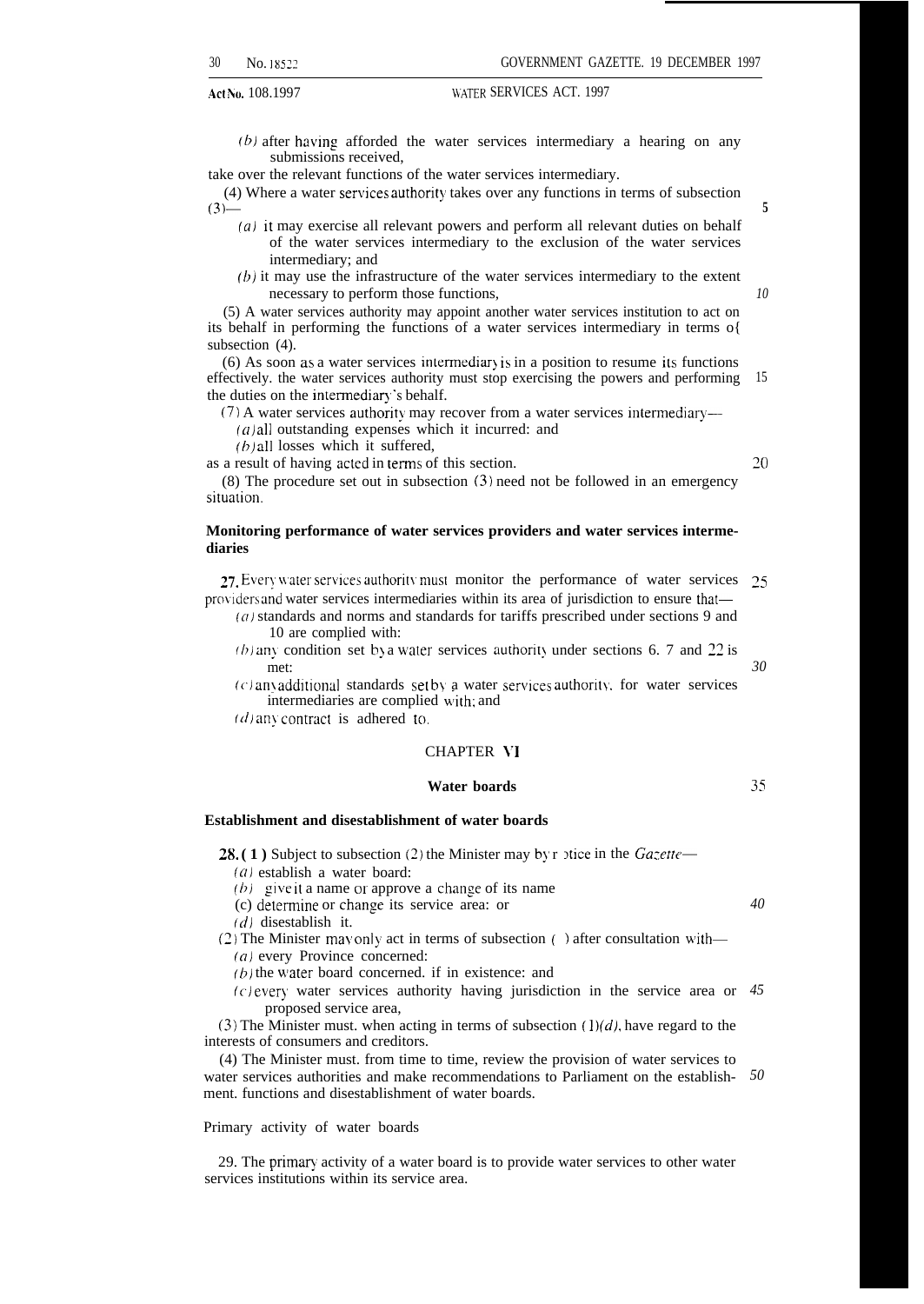#### **Other activities of water boards**

30. (1) A water board may perform an activity other than its primary activity only if— *(a)* it is not likely to limit the water board's capacity to perform its primary

- activity;
- $(b)$  it is not likely to be to the financial prejudice of itself, any water services institution, existing consumers and other users serviced by it within its service area; 5
- $(c)$  it is in accordance with the board's policy statement; and
- $(d)$  it is provided for in a business plan,

(2) Other activities of a water board may include, but are not limited to-

- *(a)* providing management services, training and other support services to water services institutions, in order to promote co-operation in the provision of water services;
- (b) supplying untreated or non-potable water to end users who do not use the water for household purposes;
- $(c)$  providing catchment management services to or on behalf of the responsible authorities;
- *(d)* with the approval of the water services authority having jurisdiction in the area—
	- (i) supplying water directly for industrial use;
	- (ii) accepting industrial effluent; and
	- (iii) acting as a water services provider to consumers;
- (e) providing water services in a joint venture with water services authorities; and  $(f)$  performing water conservation functions.

#### **Powers of water boards**

**31. (1)** A water board is a body corporate, and has the powers of a natural person of full capacity. except those powers—

- *(a)* which by nature can only attach to natural persons: and
- *(b)* which are inconsistent with this Act.
- (2) A water board may—
	- (u) perform its primary activity and the other activities contemplated in section *30;*
	- *(b)* set and enforce general conditions, including tariffs, for the provision of water services;
	- (c) determine the procedure for convening and conducting meetings of its board; *35*
	- *(d)* do all things necessary for or in connection with or incidental to the performance of its activities in a manner consistent with this Act; and
	- (e) enter into contracts with any person in terms of which that person undertakes and is authorised to exercise any of the powers or to perform any of the duties of the water board, provided that a water board may not by contract make over *40* to another person its power to set general conditions. including tariffs, for the provision of water services.

(3) Subject to section 4, a water board may limit or discontinue water services or other services provided to water services institutions, consumers or users.

- (4) A water board may establish—
	- *(a)* advisory forums; and
	- *(b)* committees consisting of board members or any other persons,

and determine how they must function.

(5) The quorum for any meeting of a water board is one half of its members.

#### **Duties of water boards**

32. Every water board—

- (a) must give priority to its primary activity;
- *(b)* must enter into written contracts when performing its primary and other activities;

25

**10**

15

~()

*30*

- 
- 
- *50*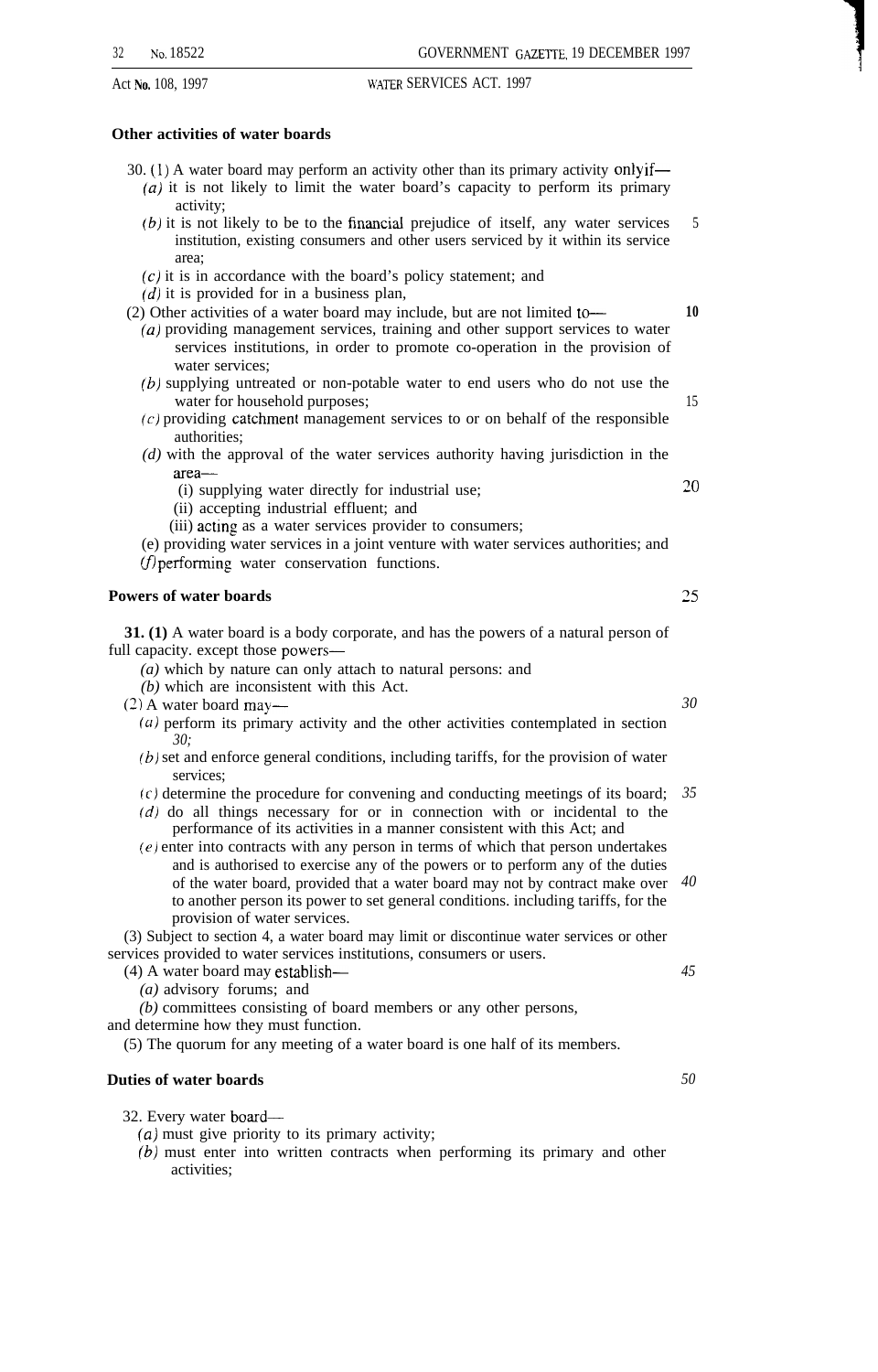- (c) must consider every request by a water services institution for the provision of water services within its service area and may only refuse such request if, for sound technical and financial reasons, it would not be viable to provide those water services;
- *(d)* must provide water services and other services to water services institutions, 5 consumers and users in accordance with section 4 and any conditions set in terms of section 33; and
- (e) must obtain a permit, authorisation or licence from the relevant authority for abstracting water or discharging any effluent.

#### **Conditions for provision of services** 10

33. (1) A water board must set conditions for the provision of services not inconsistent with this Act, relating to at **least—** 

- *(a)* the technical conditions of supply, including demand patterns, water storage, units or standards of measurement, verification of meters, acceptable limits of error and procedures for settlement of disputes relating to the measurement of 15 water services provided;
- $(b)$  the installation, alteration, operation, protection and inspection of water services works and consumer installations;
- $(c)$  the determination and structure of tariffs;  $(d)$  the payment and collection of money due to the water board;  $20$ 
	-

35

- $(e)$  the circumstances under which water services may be limited or discontinued and the procedure for such limitation or discontinuation; and
- (f) water conservation and the prevention of wasteful or unlawful use of water provided by the water board.
- (2) Conditions may be set generally or agreed specifically. 25

(3) Before setting general conditions a water board must invite comment from water services institutions within its service area, its consumers and users.

(4) General conditions set by a water board must be accessible to the public.

(5) Every person who uses services provided by a water board does so subject to any applicable general conditions set by that board, unless specifically agreed otherwise. 30

#### **Parameters for functions of water boards**

34. (1) In performing its activities, exercising its powers and carrying out its duties a water board must achieve a balance between—

- *(a)* striving to provide efficient, reliable and sustainable water services;
- (b) optimally using available resources;
- $(c)$  striving to be financially viable;
- $(d)$  promoting the efficiency of water services authorities;
- (e) taking cognizance of the needs of water services institutions, consumers and users;
- (f) taking into account national and provincial policies, objects and develop- 40 ments;
- $(g)$  acting in an equitable, transparent and fair manner;
- (h) complying with health and environmental policies; and

*(i)* taking reasonable measures to promote water conservation and water demand management, including promoting public awareness of these matters. 45

(2) For the purpose of subsection  $(1)(c)$  a water board is financially viable if it is able  $to -$ 

- *(a)* repay and service its debts;
- (b) recover its capital, operational and maintenance costs;
- $(c)$  make reasonable provision for depreciation of assets;  $50$
- *(d)* recover the costs associated with the repayment of capital from revenues (including subsidies) over time; and
- (e) make reasonable provision for future capital requirements and expansion.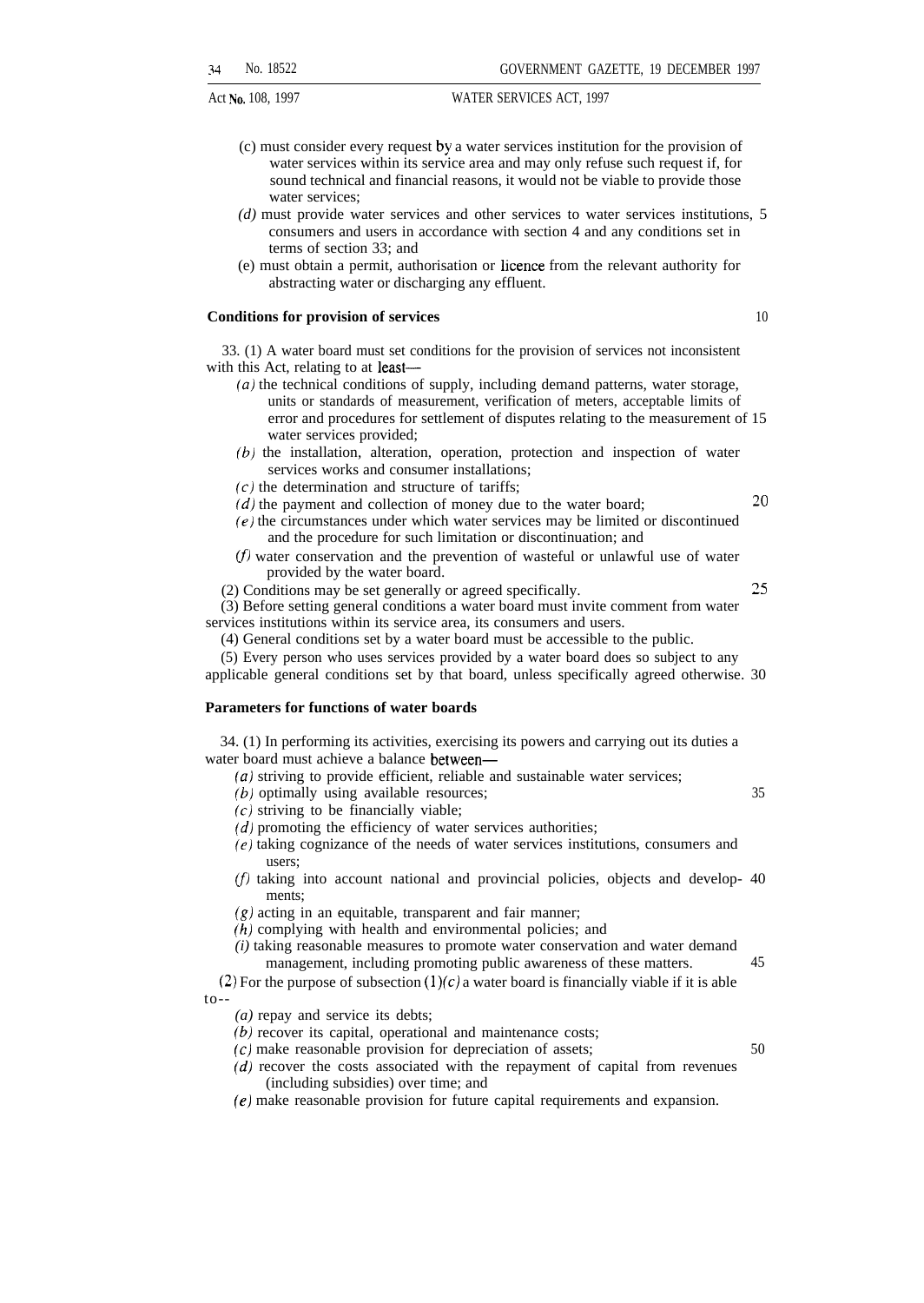#### **Governance of water boards**

**35. (1)** A water board consists of a chairperson and such other members as the Minister may appoint from time to time.

(2) Schedule 1 regulates the terms of office of board members, the procedure for the recommendation of persons for appointment as chairperson or board members and the 5 termination of office of board members.

(3) When appointing a member, the Minister must have regard to-

*(a)* the objects of the water board;

- $(b)$  the need for the board to be representative of-
	- (i) the water services authorities to which it provides water services; 10 (ii) the other interests served by the water board; and
	- (iii) the broad population;
- $(c)$  the expertise required for the board to function effectively; and
- (d) the desirability or otherwise of executive employees being members of the board. 15

(4) The extent to which relevant water services authorities should be represented on a water board must be determined by the Minister after consultation with every relevant organisation representing municipalities having jurisdiction in the service area.

(5) The Minister may terminate the appointment of any or all the members of a water board, **20**

**(6)** Non-excutive members of a water board may be paid out of the funds of the water bead for carrying out their duties as board members. according to a level of remuneration approved by the Minister,

#### **Chief executive of water board**

36. ( 1 ) Every water board must— 25

- *(a)* appoint a suitable person as chief executive of the water board, for a renewable period; and
- (b) determine the duties. conditions of service and remuneration of the chief executive.

(2) A water board must determine the salary of its chief executive, subject to the 30 approval of the Minister.

(3) Subject to any existing rights of a person appointed before the commencement of this Act. a water board may terminate the services of the chief executive of the water board—

*(a)* for good reason; and 35

(b) in accordance with fair labour practices and the terms of his or her contract of employment.

#### **Delegation of powers**

- 37. A water board may delegate any operational power to-
	- *(a)* a committee of the board;
	- (b) its chief executive; or
	- $(c)$  any of its employees.

#### **Duties of water board and members**

- **38. (1)** A water board must—
	- *(a)* ensure that its functions are performed within the parameters set in section 45 34( l); and
	- (b) promote its policy statement and its business plan and ensure that they are implemented.
- (2) Members of a water board must—
	- *(a)* perform their duties with honesty, care and diligence; and 50
	- *(b)* disclose any interest in contracts or dealings of the water board and must abstain from voting on any resolution proposed in connection with such contracts or dealings.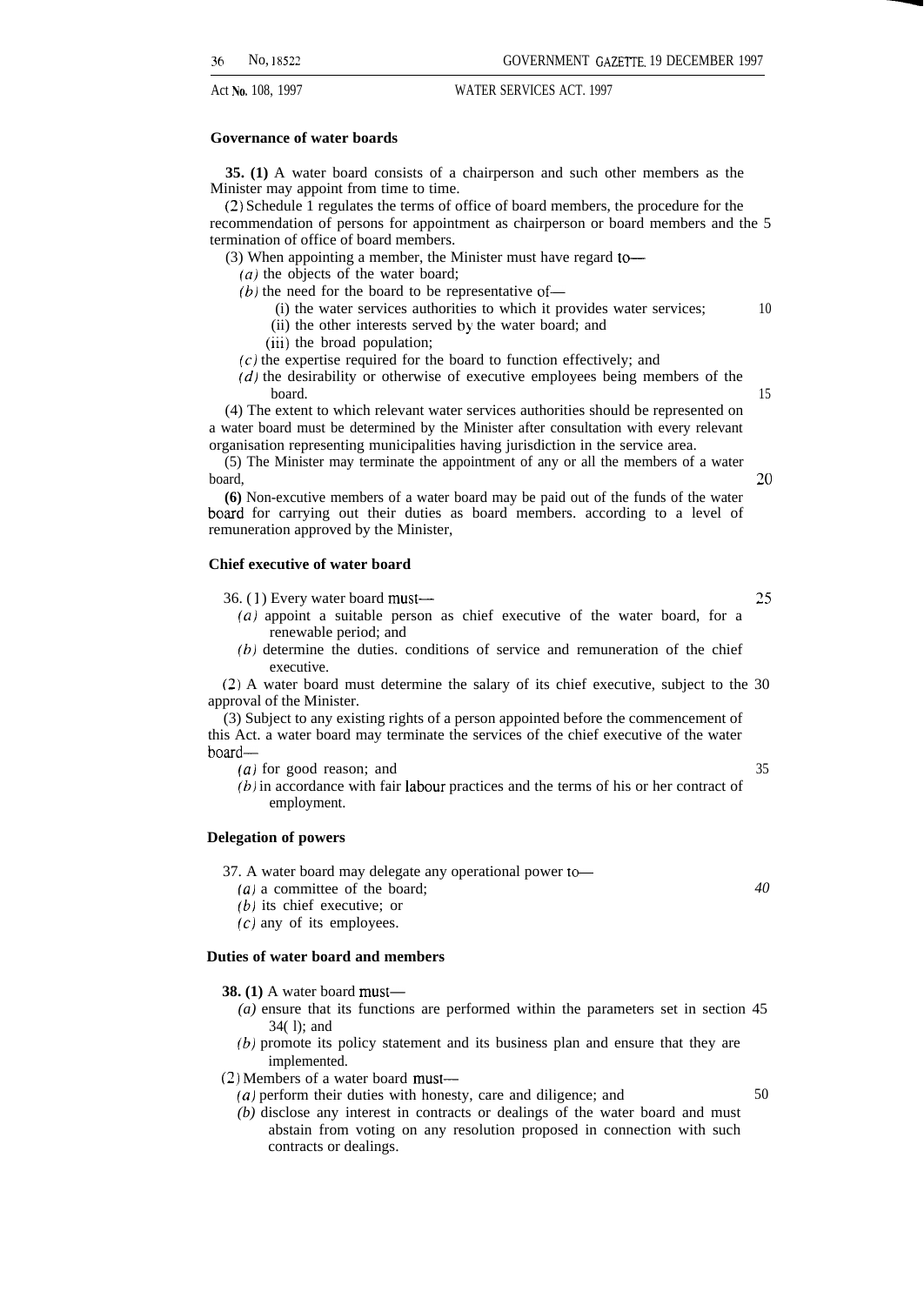#### **Policy statement**

**39. (1)** A water board must prepare and adopt a policy statement.

(2) The first policy statement of a water board must be prepared and adopted within one year after—

- *(a)* the commencement of this Act; or
- $(b)$  the establishment of that water board,

(3) The policy statement must contain information concerning the water board and all other companies, institutions or bodies in which it has an interest, including—

- *(a)* the nature and extent of the primary and other activities to be undertaken:
	- $(b)$  the area within which the activities will be undertaken:  $10$
	- *(c)* the measures to be taken to separate the primary and other activities from each other;
	- *(d)* details concerning the management of any financial risks relating to the board's primary and other activities;
	- *(e)* the board's accounting and investment policies: 15
	- *(f)* the rules and procedures to be followed before any investments are made by the board;
	- *(g)* the board's policy on human resources and human resource development;
	- *(h)* the board's policy on the environment. including measures to reduce water wastage to an acceptable level;  $20$
	- *(i)* the measures by which the performance of the water board will be assessed:
	- *(j)* whether any advisory forums have been or are to be established. and if so, the functions and composition thereof;
	- *(k)* the procedures for consultation with water services institutions. consumers. users and advisory forums, if established; 25
	- *(1)* the nature and extent of activities aimed at ensuring access to water services provided by the board within its service area. and the extension and improvement of those services; and
	- *(m)* the measures, including public awareness campaigns, to be taken to promote water conservation and water demand management; and *30*
	- *(n)* any other relevant information which the Minister may prescribe from time to time.

(4) A policy statement maybe amended from time to time, and must be revised at least every five years.

- (5) Every policy statement and every amendment thereof must— 35
	- *(a)* be submitted to the Minister. the relevant Province and all water services institutions within the water board's service area: and

 $(b)$  be accessible to the public.

(6) The Minister may direct a water board to amend its policy statement if the policy statement— *40*

*(a) is* not in the best interests of the general population within its service area: or

*(b) is* not in accordance with the parameters laid down in section 34(1).

#### **Business plan**

**40. (1)** A water board must, not later than one month before the commencement of each financial year. prepare and adopt a business plan relating to the following five 45 financial years.

(2) The business plan must at least contain information regarding—

- *(a)* each specific primary and other activity to be undertaken and the performance targets for each;
- $(b)$  the tariff applicable to each service. the method by which it was determined, 50 the motivation for the tariff and the estimated tariff income;
- *(c)* forecasts of capital expenditure for the primary and other activities for the next five years; and
- *(d)* any other information which the Minister may prescribe from time to time,

**(3)** A water board may, with the approval of the Minister, exclude commercially 55 sensitive information from its business plan.

(4) Every business plan must be submitted to the Minister.

(5) A business plan may be amended from time to time.

- (6) The Minister may direct a water board—
	- $(a)$  to amend its business plan if the plan— 60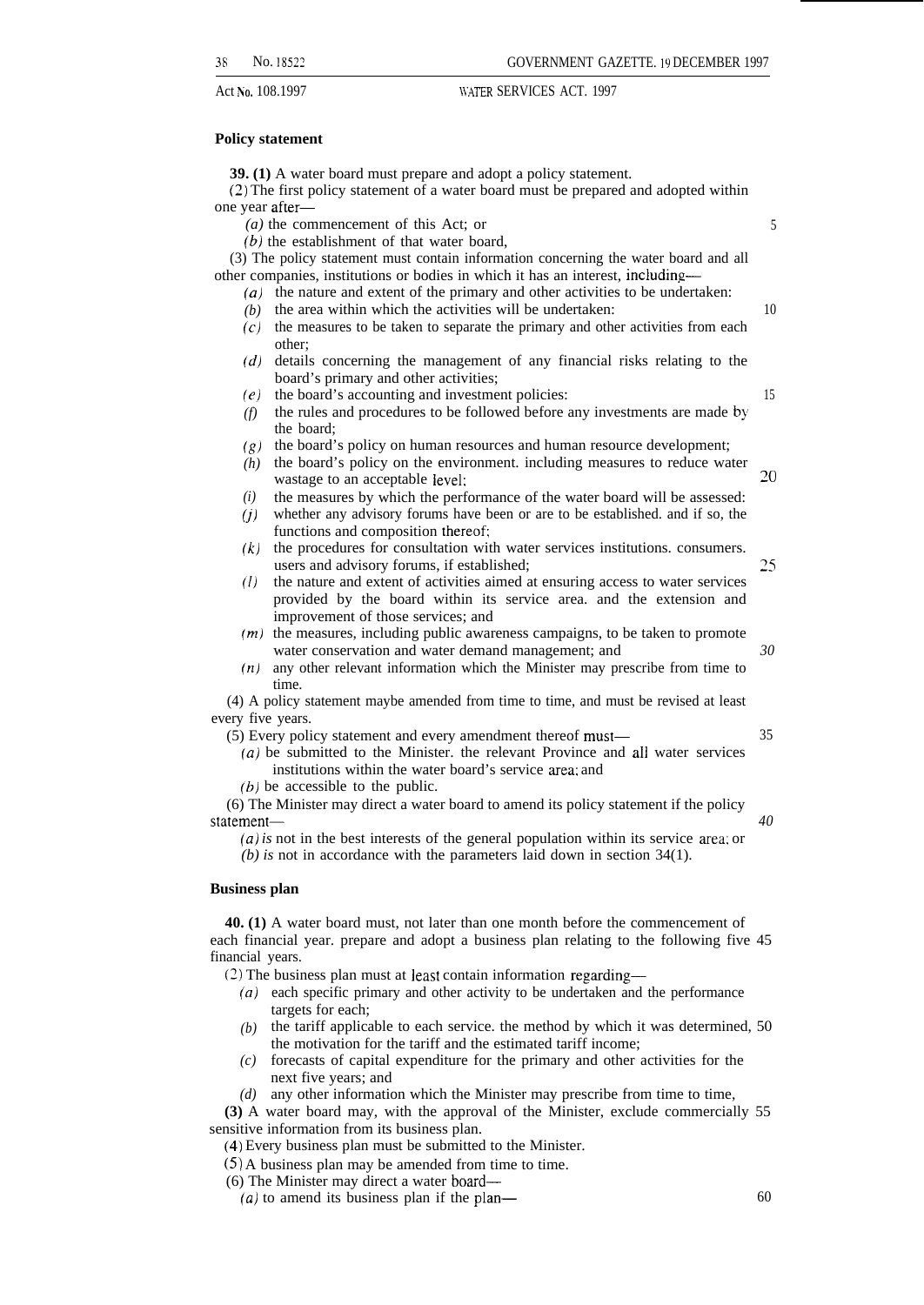(i) is not in the best interests of the general population within its service area; or

(ii) is not in accordance with the parameters laid down in section  $34(1)$ ; or (b) to submit additional business plans addressing specific issues.

#### **Directives to water boards 5**

**41. (1)** The Minister may, to the extent that it is reasonable, from time to time issue directives to a water board—

- *(a)* to undertake a specific activity—
	- (i) at its own cost where the activity is financially viable: or
	- (ii) against full or partial payment, as directed by the Minister; or
- (b) to desist from a specific activity if that activity—
	- (i) is not in the best interests of the general population within its service area; or
	- (ii) is not in accordance with the parameters laid down in section 34(1).
- (2) The water board must comply with any directive given under subsection (1). 15

#### **Different activities to be managed as separate units**

*42. (* 1 ) A water board must manage its primary activity and each of its other activities as separate units.

(2) A water board must maintain separate and itemised financial accounts for its  $p$ rimary activity and each of its other activities.  $20$ 

(3) All transactions between units of a water board engaged in different activities of the water board must be carried out on terms and conditions which could be expected to apply to similar transactions between unrelated businesses.

#### **Financial matters and accounts**

43. (l) The financial year of a water board is from 1 July to 30 June. 25

(2) The accounts of a water board must be audited by a chartered accountant appointed by the water board.

(3) A water board must. within four months after the end of each financial year, issue audited financial statements.

(4) The accounting policy of a water board must be consistent with generally accepted 30 accounting practices.

#### **Reporting**

44. (1) A water board must. within four months after the end of each financial year, issue a report on the activities of the water board for that financial year.

- (2) The report— 35
	- (a) must be accompanied by the audited financial statements for that financial year;

(b) must be submitted to the Minister, any relevant Province and Parliament; and  $(c)$  must be accessible to the public.

(3) The report must contain sufficient information to allow— *40*

- *(a)* the Minister;
- *(b) any* relevant Province;
- $(c)$  any relevant water services institutions; and

(d) the public,

to assess the performance of the water board. 45

#### **Investigation of affairs and financial position**

- 45. (1) A water board must give the Minister or any person authorised by him or her—
- $(a)$  such information as he or she reasonably requires on the affairs and financial position of the water board; and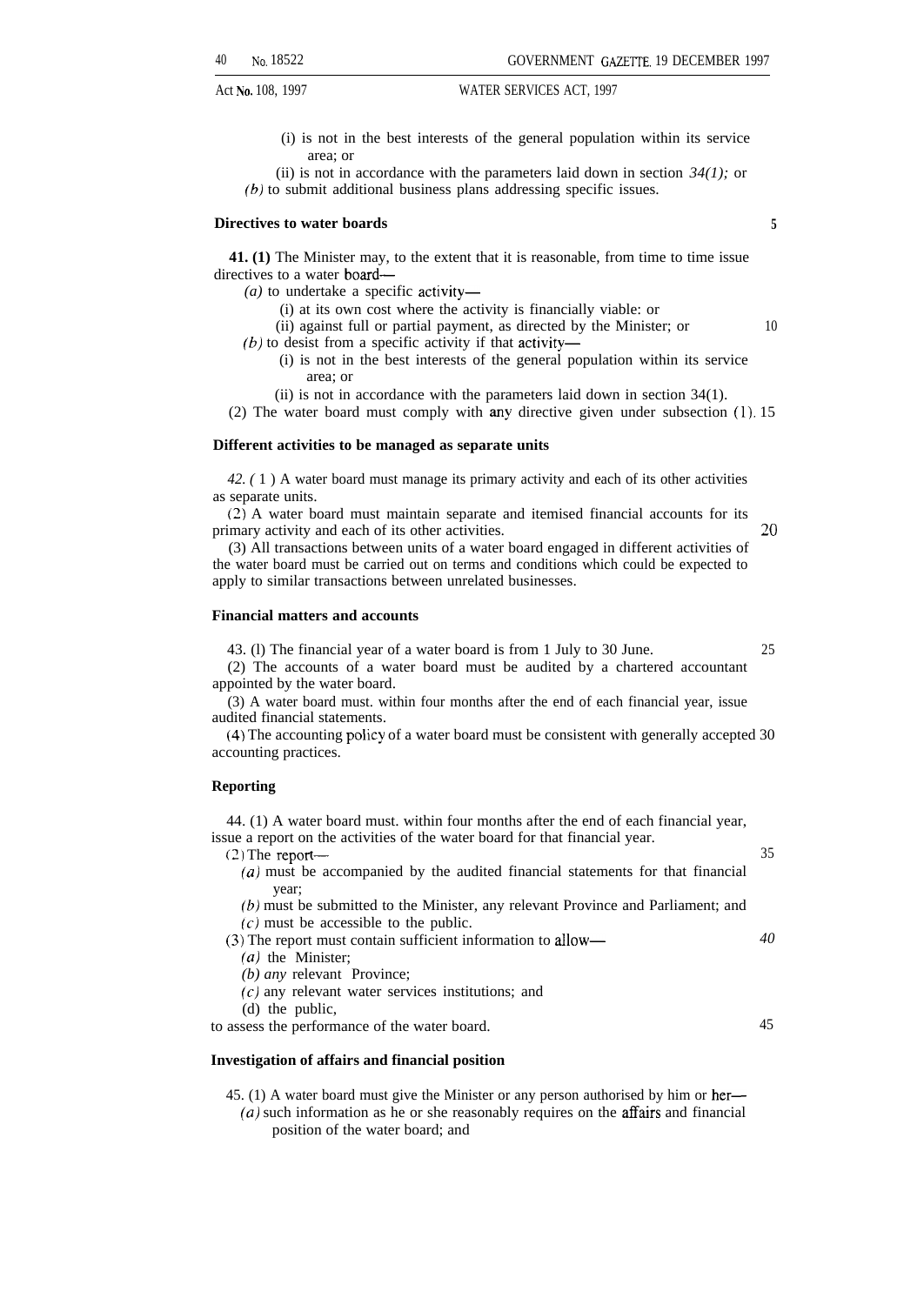*(b)* reasonable access to such books, accounts, documents and other assets of the water board as he or she may reasonably require,

(2) The Minister may appoint a person to investigate the affairs or financial position of a water board.

(3) The Minister may recover the reasonable fees and disbursements of any person so appointed from the water board concerned. 5

#### **Assets and liabilities upon disestablishment**

**46. (1)** If the Minister, after consultation in terms of section 28, has notified a water board that he or she intends—

*(a)* to change its service area; or

*(b)* to disestablish it,

the Minister may direct that water board to transfer some or all of its assets and liabilities to another water board or water services authority.

(2) A water board must do everything within its power to give effect to that direction,

(3) Upon the disestablishment of any water board and if its assets and liabilities are not transferred to another water board or a water services authority—

*(a)* its assets and liabilities vest in the Minister;

*(b)* the Minister must wind up its afhirs: and

 $(c)$  the Minister must assume the functions of the water board for the period of winding up.

(4) In exercising his or her powers under subsection (1). the Minister must have regard to-

*(a)* the interests of creditors and consumers; and

 $(b)$  any financial contributions directly or indirectly made by consumers towards the infrastructure of the water board.

(5) Subject to the approval of the Minister of Finance. no transfer duty, other tax or duty is payable in respect of the transfer of any assets—

 $(a)$  from the Minister to a water board or a water services authority;

*(b)* from a water board to the Minister; or

30 (c) from a water board to another water board or to a water services authority.

#### **Litigation against water board**

47. No court may grant an order or judgment against a water board unless the papers on which that order or judgment is sought. have also been served on the Minister.

#### **Formal irregularities**

48. A decision taken or act authorised by a water board is not invalid merely because, at the time the decision was taken or the act was authorised— 35

(a) there was a casual vacancy on the board: or

*(b)* a person not entitled to sit as a member of the board sat as a member,

if—

(i) the decision was taken or act was authorised by a majority of board *40* members who were present and who were entitled to sit as members; and

(ii) the members contemplated in subparagraph (i) constituted a quorum.

#### **Regulations**

49. (1) The Minister may make regulations relating to-

*(a)* the matters to be dealt with in policy statements of a water board;

*(b)* the matters to be dealt with in the annual business plan of a water board:

20

 $10$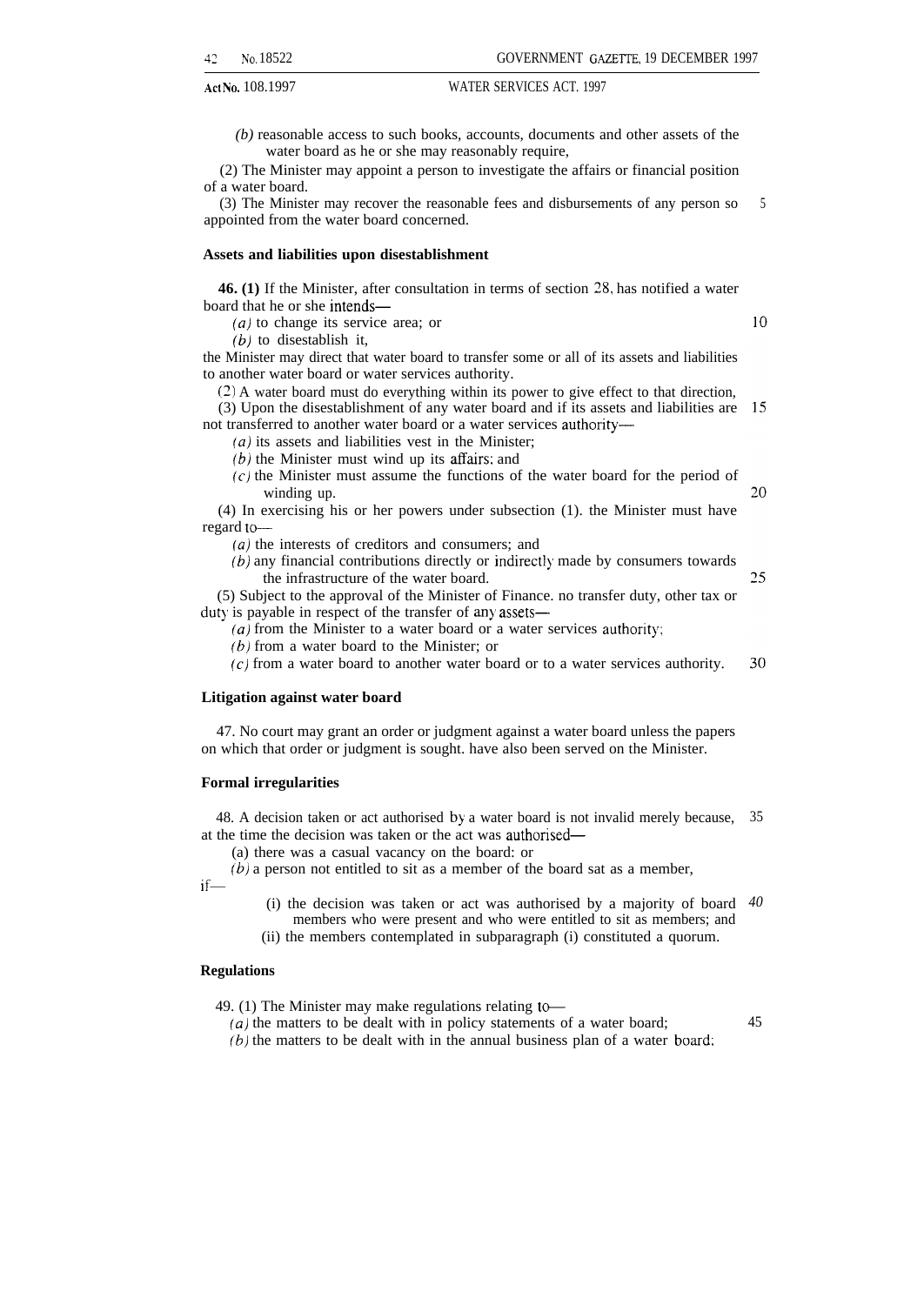- $(c)$  the information to be supplied in the financial statements of a water board;
- $(d)$  the information to be supplied in the annual report of a water board; and
- (e) any other matter relating to the functioning of the water board and to the exercise of its powers which the Minister may consider advisable to ensure the water board's efficiency and to promote good order.
- (2) The Minister may make different regulations for different water boards.
- (3) In making regulations under this section. the Minister must consider—
	- $(a)$  the basic values and principles required for public administration in terms of the Constitution;
	- (b) the main objects of this Act as set out in section 2;
	- $(c)$  the activities. powers and duties of the water board;
	- $(d)$  the financial position of the water board; and
	- (e) the interests of consumers and potential consumers.

#### **Effect of inclusion of Chapter in Act**

50. The inclusion of this Chapter in this Act must not be construed as giving any 15 executive or legislative power to any Province in respect of water boards.

#### **CHAPTER VII**

#### **Water services committees**

#### **Establishment and disestablishment of water services committees**

**31. (** 1 ) Subject to subsections (2). (3) and (4) the Minister may by notice in the **20** *Gacette—*

*(a)* establish a water services committee;

- $(b)$  give it a name or approve a change of its name;
- $(c)$  determine or change its service area;
- (d) determine its powers: or
- (e) disestablish it.
- (2) The Minister may only act in terms of subsection (1 )—
	- *(a)* after consultation with either the inhabitants of the proposed service area or with the established water services committee for that area; and
	- (b) in consultation with the water services authority for the area in question, the *30* Minister for Provincial Affairs and Constitutional Development and the relevant Province,

with regard to-

- (i) the period for which the water services committee will operate;
- (ii) the nature and extent of the water services to be provided;
- (iii) the area or the community to be served;
- (iv) the composition of the water services committee and the appointment of its members;
- (v) any contribution to be made by the community or its members to the provision of water services; and
- (vi) any other related matter.

(3) No water services committee may be established if the water services authority having jurisdiction in the area in question is able to provide water services effectively in the proposed service area.

(4) The Minister must, after consultation with the water services committee and the 45 inhabitants of the area—

 $(a)$  himself or herself; or

*(b)* at the request of the water services authority having jurisdiction in the area concerned,

disestablish a water services committee once he or she is satisfied that the relevant water *50*services authority is able to provide water services effectively within the service area.

*35*

25

*40*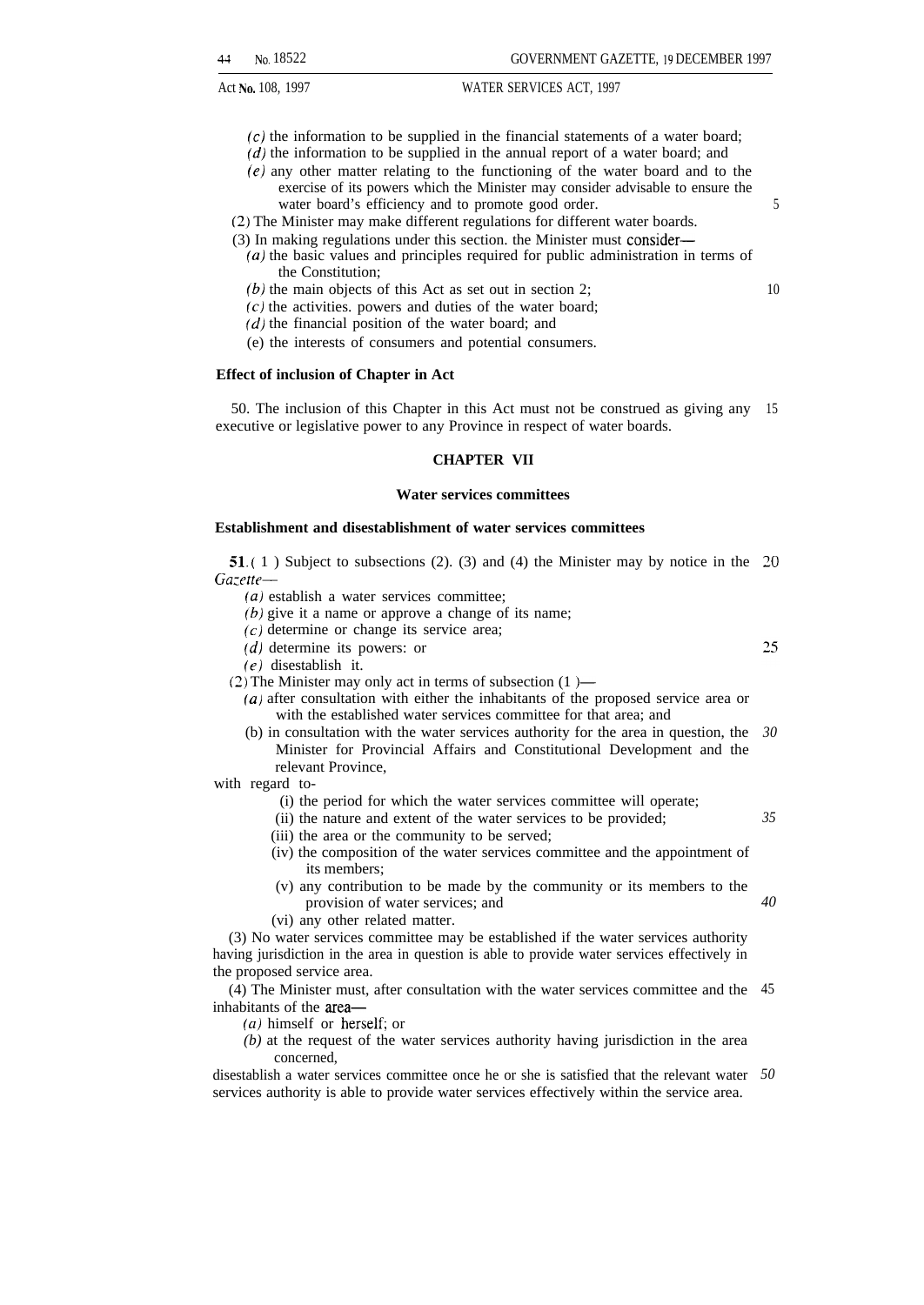46 No. 18522 GOVERNMENT GAZETTE. 19 DECEMBER 1997

#### Act No. 108, 1997 **14'ATER SERVICES ACT.** 1997

#### **Function of water services committees**

*52. (1)* The function of a water services committee is to provide water services to consumers within its service area.

(2) A water services committee may not unreasonably exclude any person within its service area from those water services. 5

#### **Powers of water services committees**

53. (I) A water services committee is a body corporate. and has the powers of a natural person of full capacity except those powers—

- *(a)* which by nature can only attach to a natural person;
- (b) excluded by or inconsistent with this Act; and **10**
- **(c)** excluded by the Minister by notice in the *Ga:efte.*

(2) A water services committee may set conditions. including tariffs consistent with this Act. for the provision of water services.

(3) A water services committee may. subject to section 4. limit or discontinue water services to a consumer. 15

(4) A water services committee may delegate any of its powers to a competent employee.

#### **Conditions for provision of services**

54. (1) A water services committee must set conditions for the provision of services not inconsistent with this Act. relating to – **?0** 

- *(a)* the technical conditions of supply, including units or standards of measurement. verification of meters. limits of error and settlement of disputes relating to the measurement of water services provided;
- *(b)* the installation, alteration. operation. protection and inspection of water services works and consumer installations; 25
- $(c)$  the determination and structure of tariffs:
- *(d)* the payment and collection of money due to the water services committee;
- (e) the circumstances under which water services may be limited or discontinued and the procedure for such limitation or discontinuation; and
- $(f)$  the prevention of wasteful or unlawful use of water provided by the water 30 services committee.

(2) A water services committee must invite comment from the inhabitants of its service area before setting conditions.

(3) Conditions set by a water services committee must be submitted to the Minister and come into effect upon approval by the Minister. 35

 $(4)$  Conditions set by a water services committee must be accessible to the inhabitants of the service area in question.

(5) Every person who uses water services provided by a water services committee does so subject to any applicable conditions set by that water services committee.

### **Governance of water services committees** *40*

55. (1) A water services committee consists of a chairperson and such other committee members as the Minister may determine from time to time.

(2) The Minister must appoint the chairperson and members of the committee after taking into account any nominations made by members of the community served or to be served by the committee. 45

- (3) When appointing a member. the Minister must have regard to
- *(a)* the need for the committee to be representative of the inhabitants of the service area in question; and
- (b) the expertise required for the committee to function effectively.

(4) The Minister may terminate the appointment of any of the members of a water 50 services committee after consultation with the members of the community served by that committee.

(5) Members of a water services committee may be paid out of the funds of the committee, according to a level of remuneration approved by the Minister with the concurrence of the Minister of Finance. 55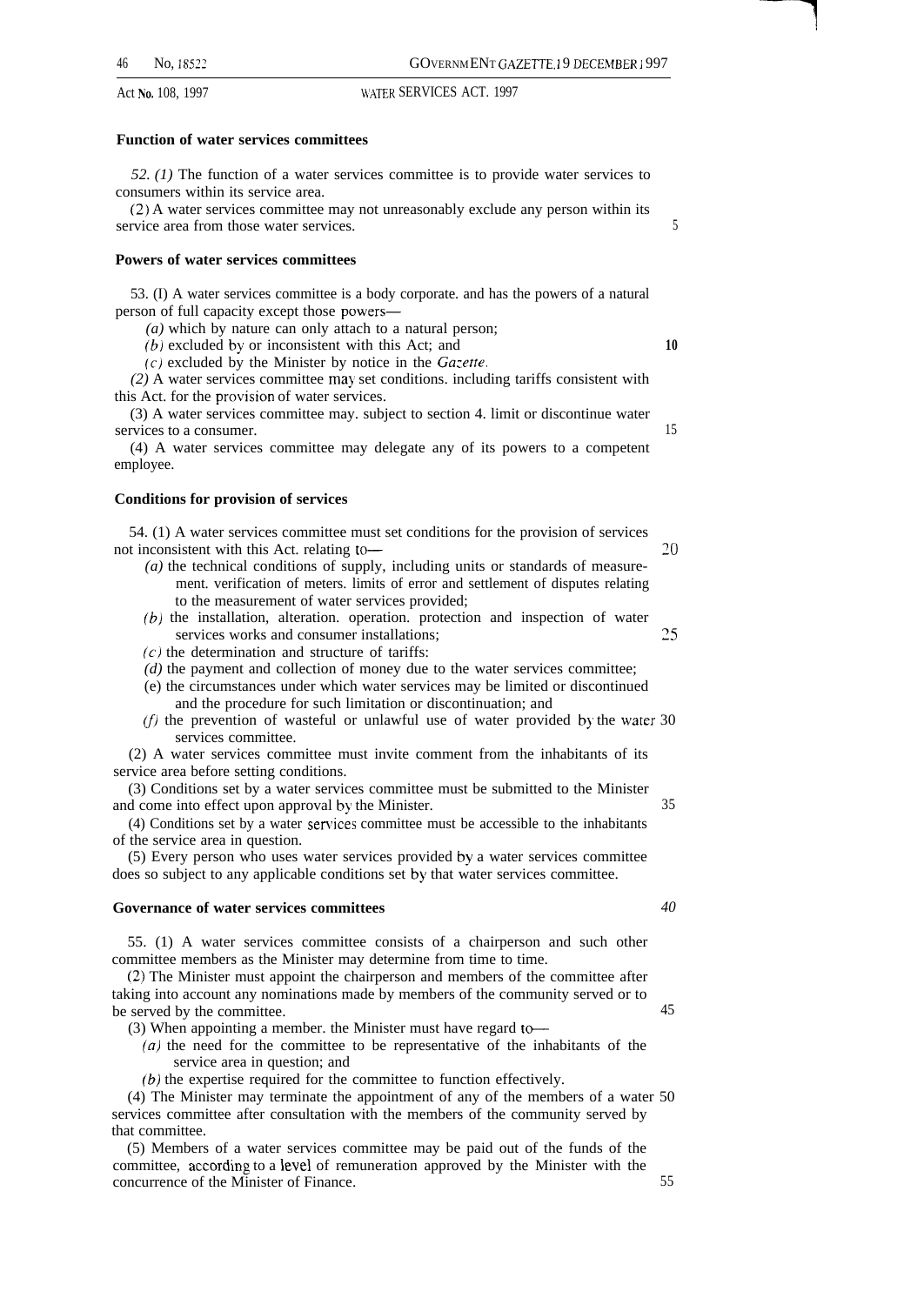**(6)** ( $a$ ) **A** water services committee must draw up and adopt a constitution, which provides for the day to day functioning of the committee.

(b) A constitution adopted by a water services committee must be consistent with any regulations made in terms of section **61.**

*(7)* The Minister may provide model constitutions to be used as a guide for water 5 services committees.

#### **Duties of committee members**

56. Members of a water services committee must—

(a) perform their duties with honesty, care and diligence; and

(b) disclose any conflict of interest.

 $10$ 

#### **Financial matters and accounts**

57. ( 1 ) The financial year of a water services committee is from 1 July to 30 June.

(2) The accounts of a water services committee must be audited by a chartered accountant appointed by the committee if the Minister so requires.

(3) Every water services committee must. within three months after the end of each 15 financial year. issue financial statements and submit a copy thereof to the Minister.

 $(4)$  The accounting policy of a water services committee must be consistent with generally accepted accounting practices.

#### **Formal irregularities**

58. A decision taken or act authorised by a water services committee is not invalid 20 merely because. at the time the decision was taken or the act was authonsed—

*(a)* there was a casual vacancy on the committee; or

- $(b)$  a person not entitled to sit as a member of the committee sat as a member. if—
	- (i) the decision was taken or act was authorised by a majority of committee
	- members who were present and who were entitled to sit as members; and 25
	- (ii ) the members contemplated in subparagraph (i) constituted a quorum.

#### **Provision of information**

59. (1 j A water services committee must give the Minister or any person authorised by him or her—

- *(a)* such information as he or she requires on the affairs and financial position of 30 the water services committee; and
- *(b)* access to such books. accounts, documents and other assets of the water services committee as he or she may require.

(2) The Minister or a water services authority may appoint a person to investigate the affairs or financial position of a water services committee. 35

(3') The Minister may recover the fees and disbursements of any person so appointed from the water services committee concerned.

(4) Any investigation undertaken by a water sewices authority under subsection (2), is undertaken at the cost of that water services authority.

(5) A water services committee must. on request. provide information on its affairs 40 and financial position to any person, subject to the limitations necessitated by the rights enshrined in Chapter 2 of the Constitution.

#### **Assets and liabilities upon disestablishment**

60. (1) Upon the disestablishment of a water services committee— *(a)* its assets and liabilities vest in the Minister; 45

- $(b)$  the Minister must wind up its affairs; and
- (c) the Minister must assume the functions of the water services committee for the period of winding up.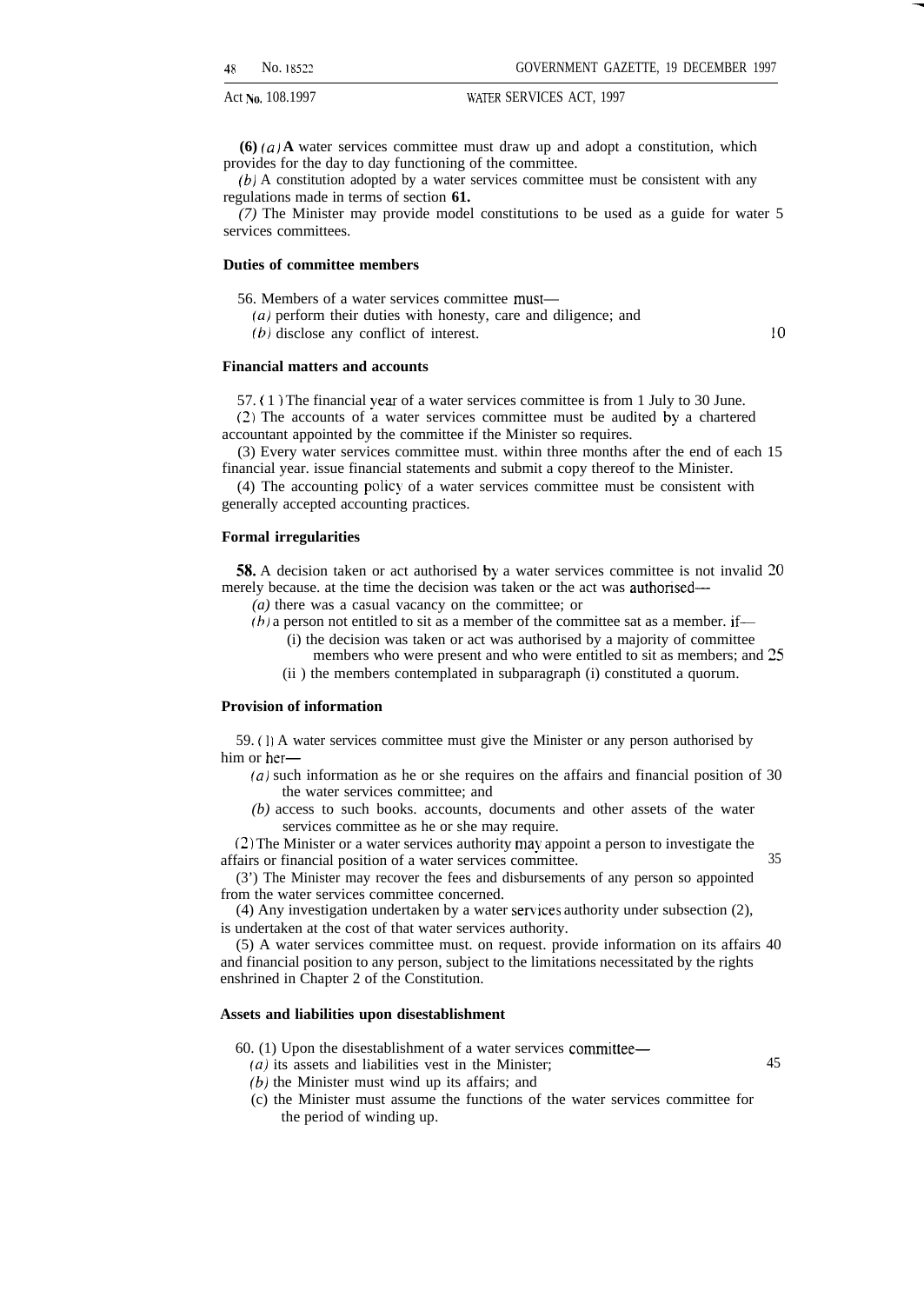Act No. 108, 1997 **READING MATER SERVICES ACT.** 1997

*(2)* The Minister may, after the disestablishment of a water services committee, transfer any of its assets to the water services authority or a water board having jurisdiction in the area.

(3) Subject to the approval of the Minister of Finance, no transfer duty. other tax or duty is payable in respect of the transfer of any assets— 5

(a) from a water services committee to the Minister; or

*(b)* from the Minister to a water services authority or a water board.

#### **Regulations**

**61.** (1) The Minister may make regulations relating to-

- *(a)* the nomination and selection of candidates for appointment as members of a 10 water services committee:
- *(b)* the criteria for qualification of members of a water services committee;
- $(c)$  the number, appointment and reappointment, terms of office and duties of members of a water services committee;
- *(d)* the quorum for meetings of a water services committee; 15
- $(e)$  the procedure for convening and conducting meetings of a water services committee;
- $(f)$  the remuneration for services payable to members of a water services committee with the concurrence of the Minister of Finance;
- (g) the appointment of staff by a water services committee. their conditions of 20 service and remuneration:
- $(h)$  the information to be furnished in the financial statements of a water services committee; and
- *(i)* the procedure for setting conditions for the provision of services,
- (2) In making regulations under this section, the Minister must consider— 25 *(a)* the basic values and principles required for public administration in terms of
	- the Constitution;
	- *(b) the* main objects of this Act as set out in section 2;
	- (c) the financial position of the water services committee; and
	- (d) the interests of consumers and potential consumers. **30**

#### **CHAPTER VIII**

#### **Monitoring and intervention**

#### **Monitoring of water services institutions**

62. (I) The Minister and any relevant Province must monitor the performance of every water services institution in order to ensure— 35

- $(a)$  compliance with all applicable national standards prescribed under this Act;
- (b) compliance with all norms and standards for tariffs prescribed under this Act: and
- (c) compliance with every applicable development plan. policy statement or business plan adopted in terms of this Act. **40**

**(2)** Every water services institution must—

- (a) furnish such information as maybe required by the Minister after consultation with the Minister for Provincial Affairs and Constitutional Development; and
- *(b)* allow the Minister access to its books, records and physical assets to the extent necessary for the Minister to carry out the monitoring functions contemplated 45 in subsection (1).

#### **Intervention**

63. (1) If a water services authority has not effectively performed any function imposed on it by or under this Act, the Minister may, in consultation with the Minister for Provincial Affairs and Constitutional Development, request the relevant Province to 50 intervene in terms of section 139 of the Constitution.

(2) If, within a reasonable time after the request, the Province—

- (a) has unjustifiably failed to intervene; or
- *(b)* has intervened but has failed to do so effectively,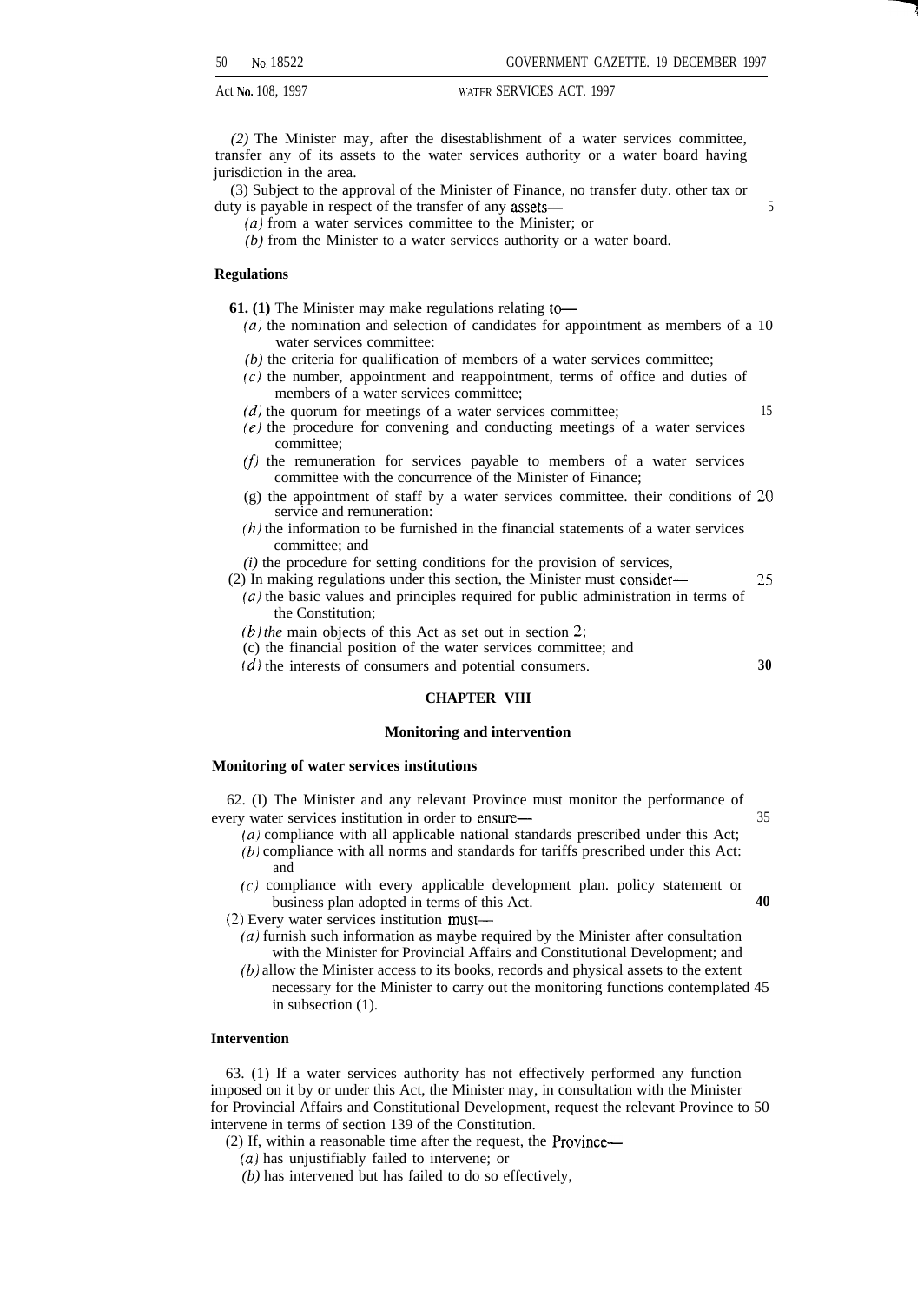я.

**5**

10

**20**

Act **No.** 108, 1997 WATER SERVICES ACT. 1997

the Minister may assume responsibility for that function to the extent necessary—

(i) to maintain essential national standards;

- (ii) to meet established minimum standards for providing services; or
- (iii) to prevent that Province from taking unreasonable action that is prejudicial to the interests of another province or the country as a whole.

(3) If the Minister assumes responsibility for any function of a water services authority in terms of subsection  $(2)$ –

- *(a)* the Minister must table a notice to that effect in the National Council of Provinces within 14 days of the commencement of its first sitting after the Minister has assumed responsibility for that function;
- $(b)$  the assumption of responsibility for that function must end if it is not approved by the National Council of Provinces within 30 days after the commencement of its first sitting after the Minister has assumed responsibility for that function; and
- $(c)$  the National Council of Provinces must regularly review that assumption of responsibility and make appropriate recommendations to the Minister. 15

(4) After assuming responsibility for a function under subsection (2), the Minister may issue a directive to the water services authority to perform that function effectively.

(5) If the water services authority fails to comply with that directive, the Minister may intervene—

(a) by taking appropriate steps to facilitate the performance of that function. including giving financial, managerial and technical advice and assistance: or (b) on notice to the water services authority, by taking over that function.

**(6)** If the Minister takes over any function of a water services authoritv— .

- **(a)** the Minister must table 'a notice to that effect in the National Council of **25** Provinces within 14 days of the commencement of its first sitting after taking over that function;
- *(b)* the Minister may. on behalf of that water services authority, exercise all the powers and carry out all the duties relating to that function;
- *(c)* the governing body of that water services authority may not, while the Minister is responsible for that function, exercise any of its powers or carry out any of its duties relating to that function; **30**
- *(d)* the Minister may utilise all financial and other resources available to that water services authority relating to that function;
- *(e)* the Minister may appoint a water services institution to perform that function **35** or any part thereof; and
- $(f)$  the take-over of that function must end—
	- (i) if it is not approved by the National Council of Provinces within 30 days after the commencement of its first sitting after the take-over; or
	- (ii) when the water services authority is in a position to resume that function **40** effective] y.

(7) The National Council of Provinces may from time to time review the take-over of any function of a water services authority by the Minister and make appropriate recommendations [o the Minister.

(8) Any expenses incurred or losses suffered by the Minister in taking over any **45** function of a water services authority may be recovered from that water services authority.

(9) In the interests of co-operative government, a Province must immediately inform the Minister of its intention to intervene by taking over any function of a water services authority under section 139 of the Constitution.

( 10) In considering the manner and implementation of any intervention under this section. the Minister must consider—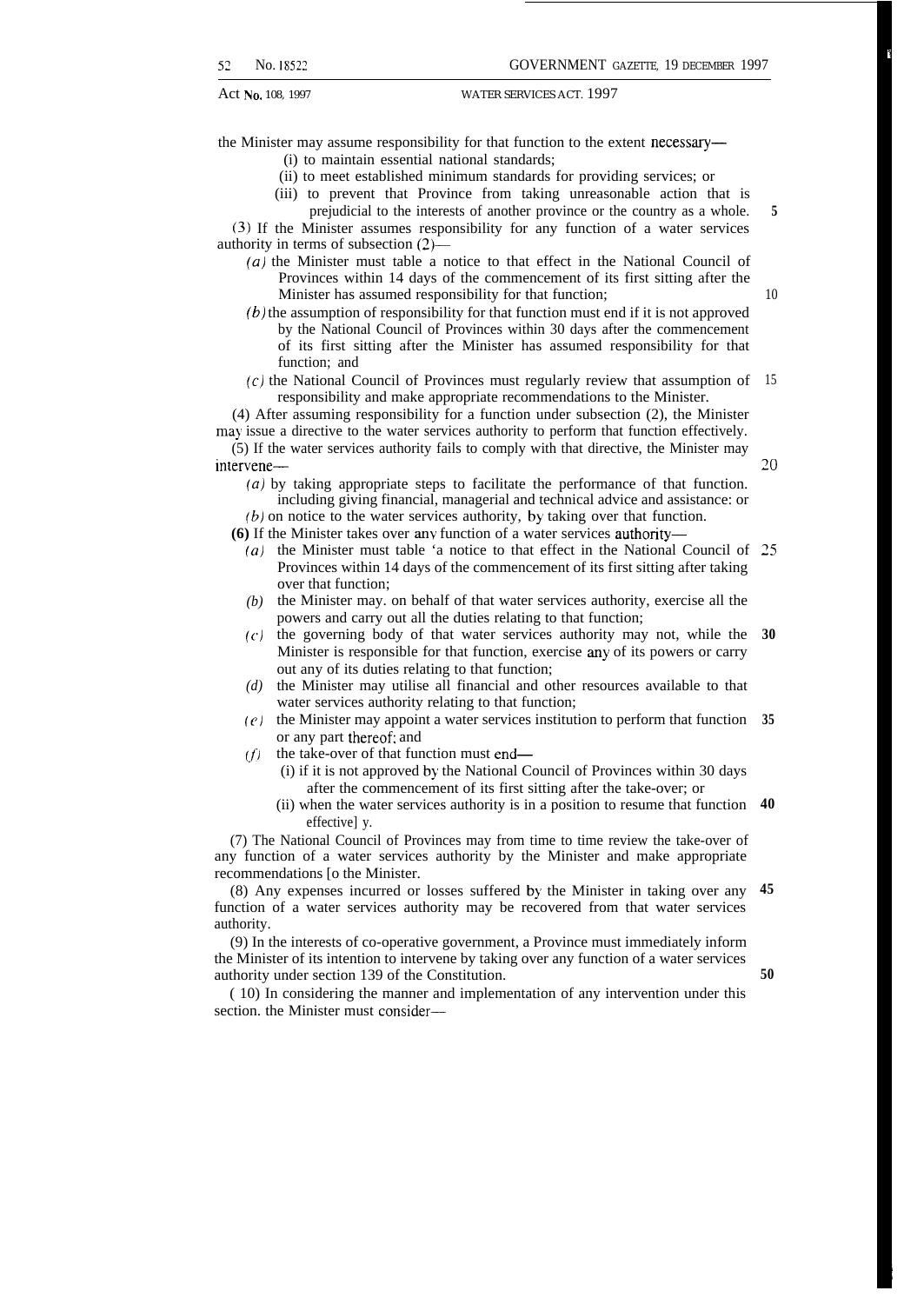- *(a)* the reasons for the extent and the period of non-compliance by the water services authority concerned;
- $(b)$  the attempts made to achieve compliance;
- $(c)$  the effect of the non-compliance; and
- $(d)$  any other relevant matter.

#### **CHAPTER IX**

#### **Financial assistance to water services institutions**

#### **Powers of Minister**

**64. (** 1 ) The Minister may after consultation with any relevant Province make grants and loans and give subsidies to a water services institution from funds—

(*a*) appropriated by Parliament;

(b) contributed by individuals or non-governmental organisations; or

(c) contributed by other governments and governmental institutions.

 $(2)$  In making any grant or loan or giving any subsidy, the Minister must consider— *(a)* the requirements of equity and transparency:

 $(b)$  the purpose of the grant. loan or subsidy;

 $(c)$  the main objects of this Act as set out in section 2; and

 $(d)$  the financial position of the applicant.

#### **Applications for financial assistance**

**65. (1)** The Minister may prescribe the manner in which an application for financial 20 assistance must be made.

(2) The Minister may on reasonable grounds refuse financial assistance to any water services institution which fails to comply with its obligations in terms of this Act or any other law.

#### **Regulations on financial assistance**

**66.** (1) The Minister may make regulations relating to financial assistance in terms of [his Act conceming—

- $(a)$  the financial feasibility of the construction. operation and maintenance of water services;
- (b) the manner in which financial assistance must be applied for; and **30**
- (c) the terms and conditions whereunder any grant or loan may be made or subsidy may be given.

(2) In making such regulations, the Minister must consider—

*(a) the main* objects of this Act as set out in section 2;

(b) the need for equity and transparency; and

 $(c)$  all relevant legislation relating to financial controls.

#### **CHAPTER X**

#### **National information system**

#### **Establishment of national information system**

**67. (1)** The Minister must ensure that there is a national information system on water 40 services.

 $(2)$  The information system may form part of a larger system relating to water generally.

(3) The public is entitled to reasonable access to the information contained in the national information system, subject to limitations necessitated by the rights enshrined in Chapter 2 of the Constitution. 45

(4) The Minister must take reasonable steps to ensure that information provided is in an accessible format.

25

**35**

lo

 $\varsigma$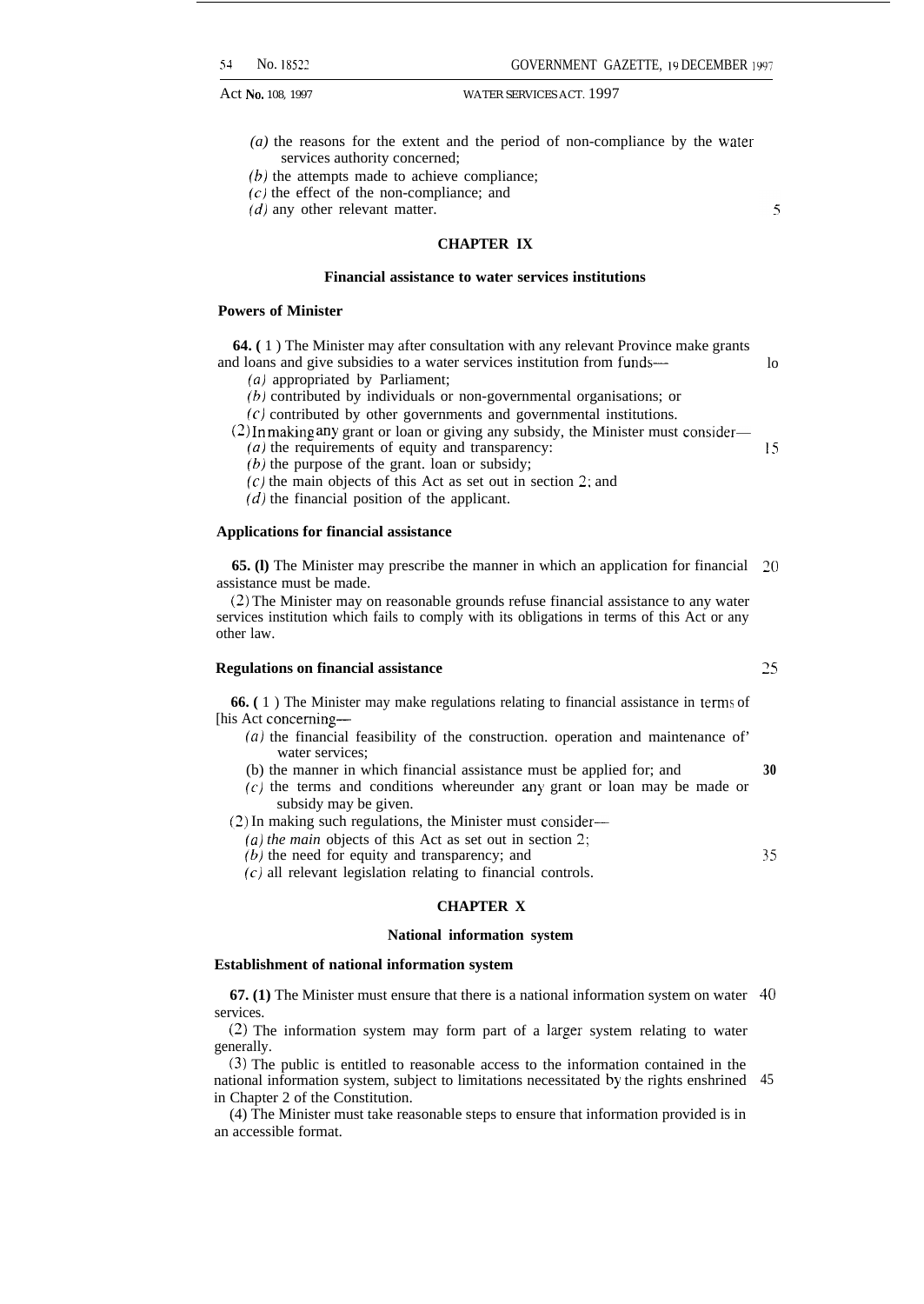#### **Purpose of national information system**

68. The purpose of the national information system is—

- $(a)$  to record and provide data for the development, implementation and monitoring of national polic} on water services: and
- (b) to provide information to water services institutions. consumers and the 5 public—
	- $(i)$  to enable them to monitor the performance of water services institutions;
	- (ii ) for research purposes; and
	- (iii) for any other lawful reason.

#### **Provision of information 10**

*69.* The Minister may require any Province, water services institution and consumer to furnish information to be included in [he national information system.

#### **Funding of national information system**

70. (1) The Minister may fund reasonable expenditure incurred in establishing and maintaining the national information system from money appropriated by Parliament for that purpose or received from any other source for that purpose.

(2) The Minister or the provider of the national information system may charge a reasonable fee for making information available.

#### **CHAPTER Xl**

#### General **powers and duties of Minister**

#### **Procedure for making regulations**

- **71. ( 1 )** The Minister must. before making regulations under this Act—
	- ( $a$ ) publish the draft regulations in the Gazette for public comment within a specified time:
	- (b) send copies of and invite comment on the draft regulations from—  $25$ (i) the Minister for Provincial Affairs and Constitutional Development;
		- (ii) any relevant Province:
		- (iii) any relevant organisation representing municipalities: and
		- (iv) any relevant water board:
	- $(c)$  consider all comments timeously received: and
	- $(d)$  on request. report on the extent to which a specific comment or comments have been taken into account. or. if a comment was not taken into account. provide reasons therefor.

 $(2)$  The Minister must. within 30 days after making a regulation under this Act. table it in Parliament for consideration in terms of section 75. 35

#### **Consultation by Minister**

72. If anything is required in terms of this Act to be done by the Minister after consultation with another person or body, it is sufficient compliance with such requirement if the Minister has—

- $(a)$  requested the written comments of that person or body; and
- (b) considered any comments received.

#### **General powers of Minister**

73. (1) The Minister may—

- *(a)* acquire a water services work and may transfer or dispose of any water services work belonging to the National Government; 45
- (b) construct, operate. alter or repair any water services work with the permission of the relevant water services institution:

20

30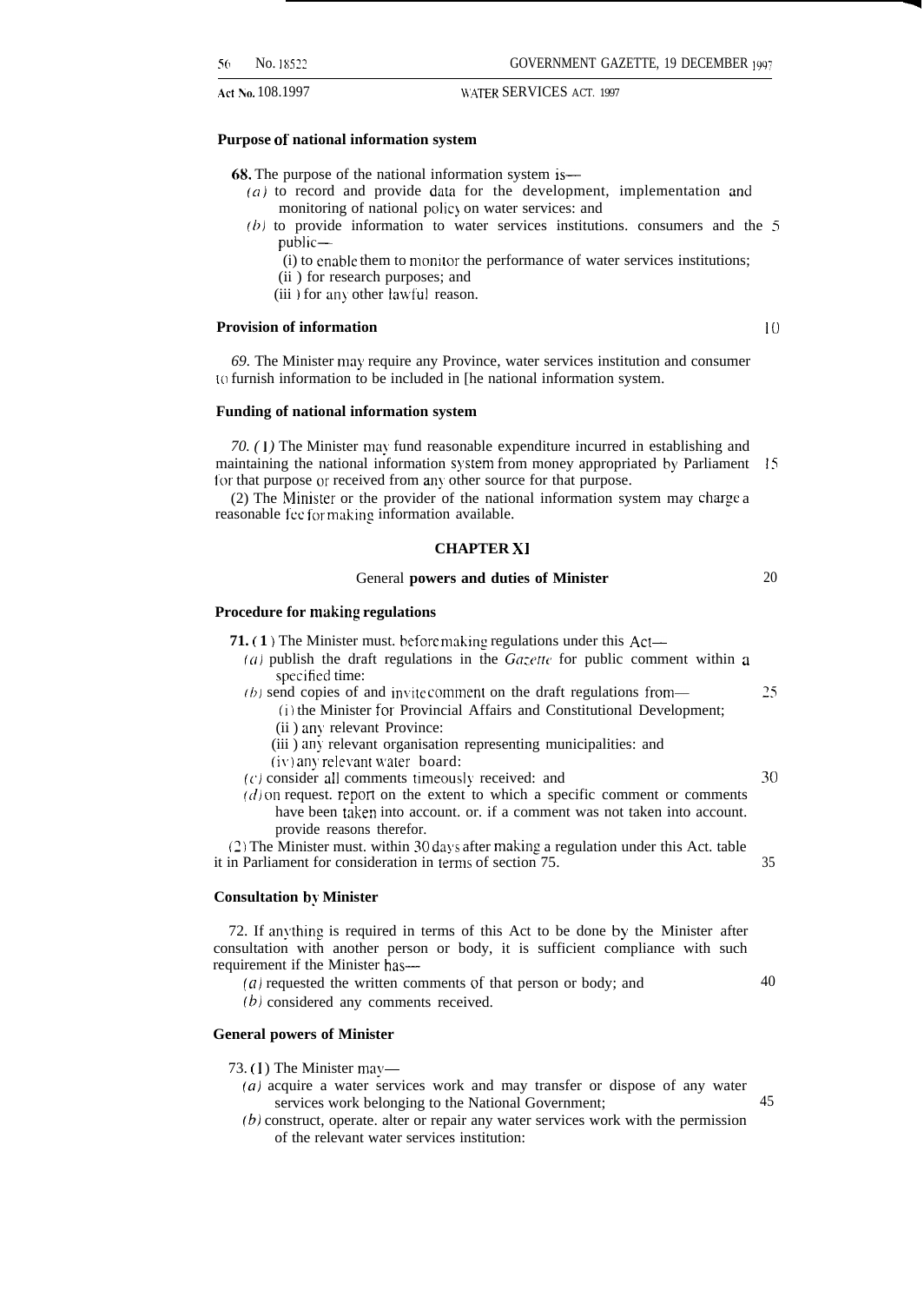- *(c)* contract with any person to perform any work which the Minister is authorised to perform under this Act;
- *(d)* act as a water services provider under contract or approval only if the relevant water services authority is unable to provide the water services;
- *(e)* provide water services in emergency situations;
- *(/7* perform the functions of a water services authority or water board;
- *(s)* levy tariffs for water services provided by him or her;
- *(h)* issue guidelines to water services institutions on performing their functions in terms of this Act;
- *(i)* issue model conditions for the provision of services for use by water boards and water services committees; 10
- *(j)* prescribe measures to be taken by water services institutions to conserve water:
- *(k)* prescribe how any matter arising out of the repeal of any law by this Act must be dealt with, to the extent that this Actor any other law does not sufficiently provide for it; and 15
- on good cause. extend any time period provided for in this Act.

(1) on good cause, extend any time period provided for in this Act.<br>(2) No water services work owned by the Minister may be transferred or disposed of—

- *(a)* without the approval of Parliament if its value exceeds an amount specified by notice in the *Gazette* from time to time by the Minister with the concurrence of the Minister of Finance: or Z()
- *(b)* without prior consultation with all affected water services institutions. if its value is within the specified amount.

(3) The Minister acts on behalf of the National Government in owning. taking transfer 25 or disposing of any water services work.

#### **Delegation of powers**

**74. (** 1 ) Subject to subsection (2), the Minister may in writing delegate any power vested in him or her by or under this Act.

(2) The Minister may not delegate the power-

 $(a)$  to make regulations;

 $(b)$  to issue directives under section 41;

 $(c)$  to intervene under section 63;

- *(d)* to appoint members of a water board:
- (e) to prescribe policy; or
- $(f)$  to expropriate.

(3) A Province may in writing delegate any power given to it by this Act.

#### **Consideration of draft regulations**

**75. (1)** In considering a draft regulation submitted to it, Parliament must consider whether the regulation—

*(a)* is consistent with the objectives of this Act:

*(b) is* within the powers conferred by this Act;

 $(c)$  is consistent with the Constitution; and

(d) requires clarification.

(2) Parliament may, within 30 days after a regulation has been tabled in terms of **45** section 71, or within 30 days after the commencement of the first sitting after the tabling of a regulation, reject that regulation.

(3) If Parliament rejects a regulation. it must state its reasons.

(4) The Minister must, within 30 days after being informed in writing that Parliament has rejected a regulation. repeal that regulation. **50**

#### **Advisory committees**

**76. (1)** The Minister may appoint advisory committees for matters falling within the scope of this Act.

**30**

**35**

**40**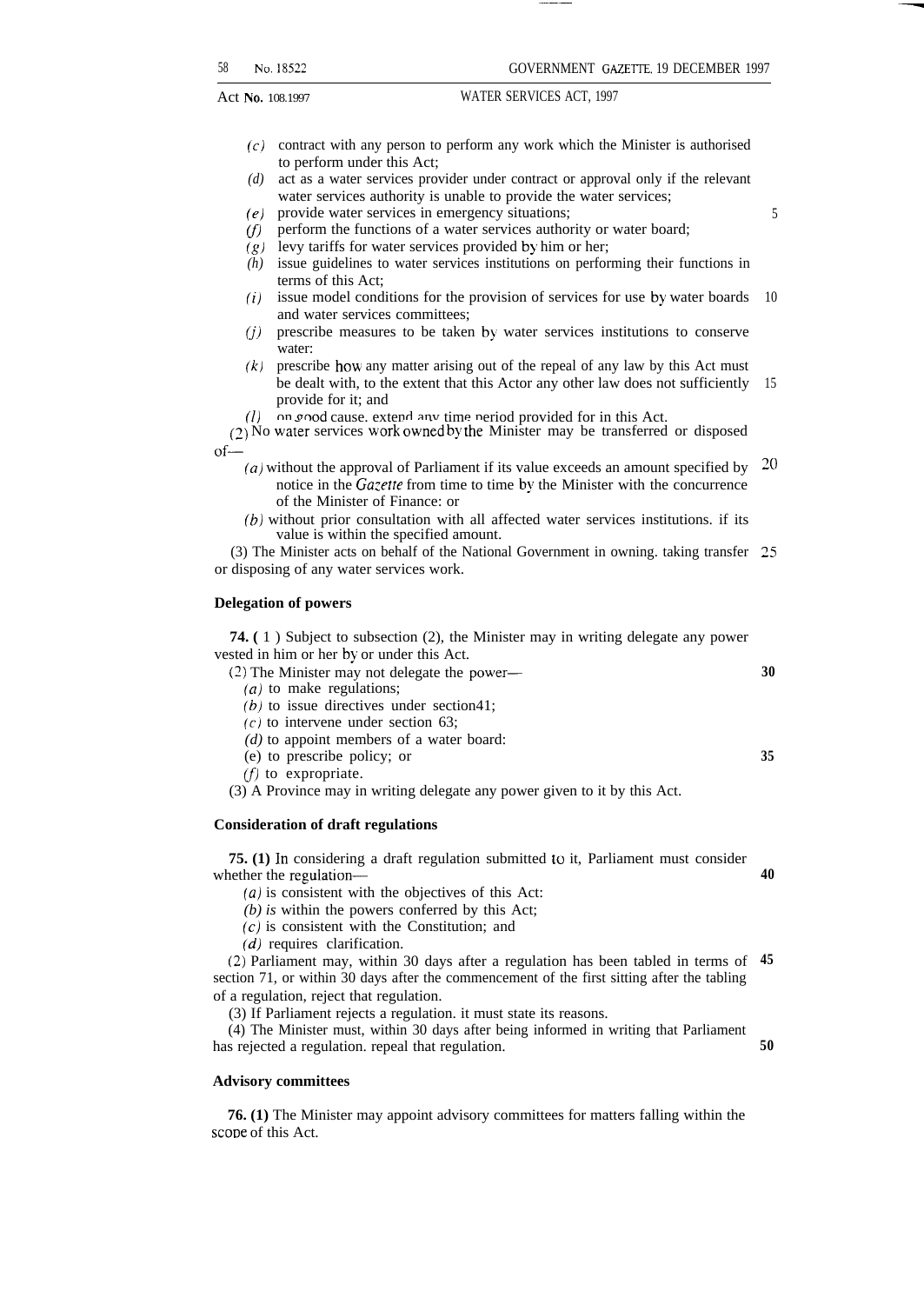Act N(l. 108, 1997 WATER SERVICES ,4 CT. 1997

(2) An advisory committee consists of a chairperson and such members as the Minister may determine, with due regard to the expertise required,

(3) A member of an advisory committee maybe paid an allowance determined by the Minister.

(4) An advisory committee has the functions conferred on it by the Minister. 5

#### **CHAPTER XII**

#### **General provisions**

#### **Transferability of servitudes**

77. (1) The rights and obligations of any water services institution in terms of a personal servitude (whether registered or not) are transferable to another water services 10 institution. notwithstanding any law to the contrary.

(2) A registrar of deeds must register a notarially executed deed of cession to transfer a personal servitude from one water services institution to another.

#### **Compliance with other laws**

78. No approval given under this Act and nothing in this Act relieves anyone from 15 complying with any other law relating to-

 $(a)$  the abstraction and use of' water; or

 $(h)$  the disposal of effluent.

#### **Ownership of water services works**

79. (1) Any water services work placed in good faith by a water services institution in 20 or on property not owned by it. remains the property of that water services institution. whether the work is fixed to any part of that property or not. and may be removed by it.

 $(2)$  When a water services work is removed under subsection ( 1). the owner or occupier of the property—

- $(a)$  may require the water services institution concerned to restore any physical  $25$ damage caused to the property by the removal, as far as may be reasonably possible: and
- $(b)$  has no other claim against the water services institution concerned.

 $(3)$  Any water services institution may transfer its rights in respect of improvements on property not owned by it to another water services institution. 30

#### Entry and inspection of property

80. (1) Any person authorised in writing by the Minister. the Province or anywater services institution may-

- $(a)$  at any reasonable time and without prior notice. except in the circumstances set out in subsection  $(3)$ . enter any property and inspect any water services  $35$ work in order to ascertain whether this Act or any regulation or directive made under it is being complied with:
- (b) after reasonable notice to the owner or occupier of any proper-t}, enter that property with the necessary persons. vehicles. equipment and material-
	- (i) to repair, maintain, remove or demolish any water services work 40 belonging to or operated by the Minister. the Province or water services institution concerned:
	- (ii ) to remove vegetation interfering with any water services work belonging to or operated by the Minister. the Province or the water services institution concerned: 45
	- (iii ) to establish the suitability} of any water source or site for the construction of a water services work: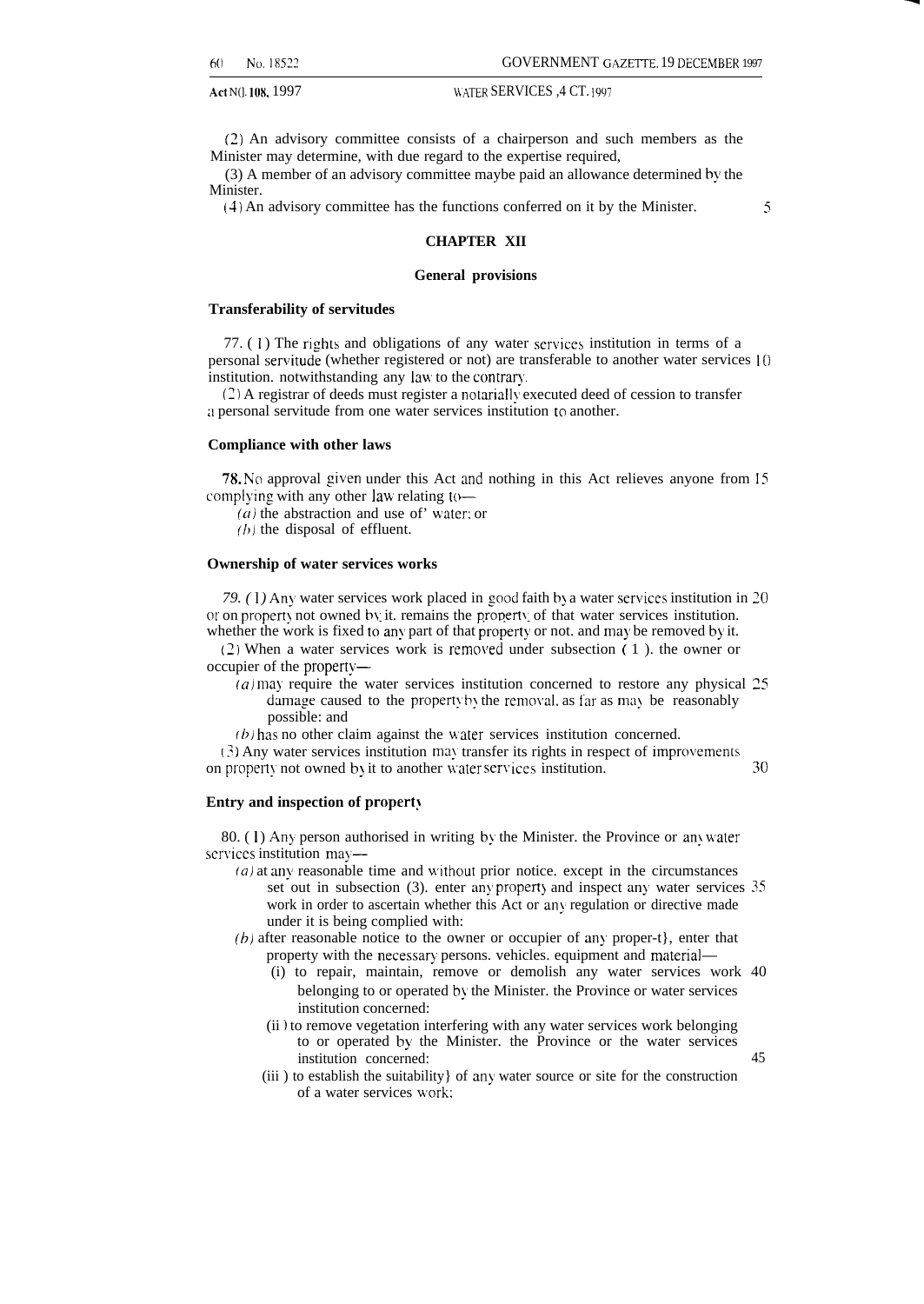- (iv) search, excavate, bore or carry on any activity necessary for the recovery or measurement of water; and
- (c) after reasonable notice to the owner or occupier of any property, cross the property in order to enter another property lawfully.

(2) Any person entering property must identify himself or herself and present his or 5 her authorisation.

(3) A dwelling may only be entered—

 $(a)$  where it is necessary in terms of this Act to do so: and

 $(b)$  on reasonable notice; and

 $(c)$  at a reasonable time.

**Expropriation**

**81. (1)** Property may be expropriated by the Minister or by any water board or water services committee acting with the written approval of the Minister.

[2) The Expropriation Act, 1975 (Act No. 63 of 1975). applies to all expropriations under this Act. [15] 15

(3) Where the Minister expropriates any property under a power given by this Act. any reference to "Minister" in the Expropriation Act. 1975. must be construed as being a reference to the Minister of Water Affairs and Forestry.

(4) Where any water board or water services committee expropriates property under a power given by this Act, any reference to "Minister" and "State" in the Expropriation 20 Act. 1975. must be construed as being a reference to that water board or water services committee. as the case may be.

#### **Offences**

**82.** (1) No person may—

- $m(a)$  continue the wasteful use of water after being called upon to stop by the 25 Minister. a Province or any water services authority;
- (b) unlawfully and intentionally or negligently interfere with any water services work;
- $(c)$  intentionally utilise water services, use water or dispose of effluent in contravention of section 6 or 7; 30
- (d) intentionally obstruct any person exercising or attempting to exercise any right of entry and inspection of property under section 81;
- $(e)$  fail or refuse to give information, or give false or misleading information when required to give information in terms of this Act; and
- $(f)$  fail to provide access to any books, accounts, documents or assets when 35 required to do so in terms of this Act.

 $(\sim)$  Any person who contravenes subsection (1) is guilty of an offence and liable, on

conviction. to a fine or to imprisonment or to both such fine and imprisonment.

- (3) Whenever an act or omission by any employee or agent—
	- $(a)$  constitutes an offence in terms of this Act, and takes place with the express or 40 implied permission of any employer, the employer shall. in addition to the employee or agent. be liable to conviction for that offence; or
	- (b) would constitute an offence b) the employer in terms of this Act, that employee or agent shall in addition to that employer be liable to conviction for that offence. 45

#### **State bound by Act**

83. This Act binds the State and its organs.

#### **Repeal of laws, and savings**

84. (1) The laws set out in Schedule 2 are hereby repealed to the extent set out in the third column of that Schedule. 50

 $(2)$  Notwithstanding subsection (1) the following organisations continue to exist and are deemed to be water boards established in terms of this Act: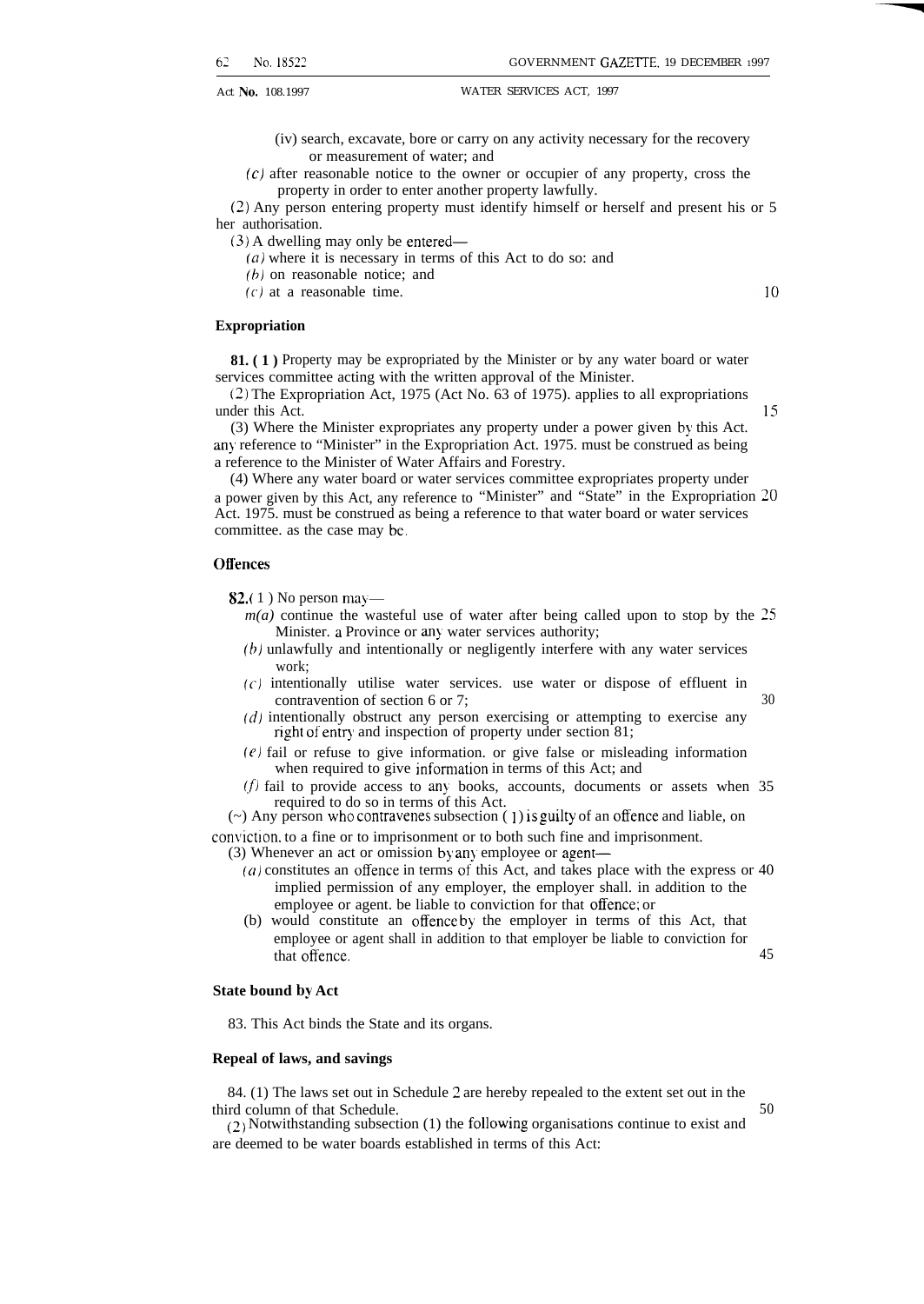- (a) Any water board established in terms of the Water Act, 1956 (Act No. 54 of 1956);
- (b) the Rand Water Board established under the Rand Water Board Incorporation Ordinance, 1903 (Ordinance No. 32 of 1903 (Transvaal)), as consolidated in the Rand Water Board Statutes (Private) Act, 1950 (Act No. 17 of 1950); and 5
- (c) the North-West Water Supply Authority established by the North-West Water Supply Authority Act, 1988 (Act No. 39 of 1988 (Bophuthatswana)).

(3) The governance, name and service areas of those water boards remain as defined in the legislation in terms of which they were established, until the Minister determines otherwise by notice in the *Gazette.* 10

(4) All existing rights and obligations of those water boards remain in force after the commencement of this Act.

(5) Notwithstanding subsection ( 1 ) the provisions of the Rand Water Board Statutes (Private) Act, 1950, the Water Act, 1956, and the North-West Water Supply Authority Act, 1988 (Bophuthatswana), requiring a water board to obtain the approval of the 15 Minister in order to perform any functions, remain in force until two months after the first policy statement and business plan has been prepared and submitted to the Minister by the water board concerned.

(6) Anything done before the commencement of this Act by an organisation contemplated in subsection (2) and any regulation made or condition set under or in 20 terms of any law repealed by subsection ( 1 ) remains valid and is deemed to have been done, made or set under or in terms of the corresponding provision of this Act if—

*(a)* it is capable of being done. made or set under or in terms of this Act; and

(b) it is not in conflict with the main objects of this Act as set out in section 2.

### **Short title <sup>25</sup>**

85. This Act is called the Water Services Act, 1997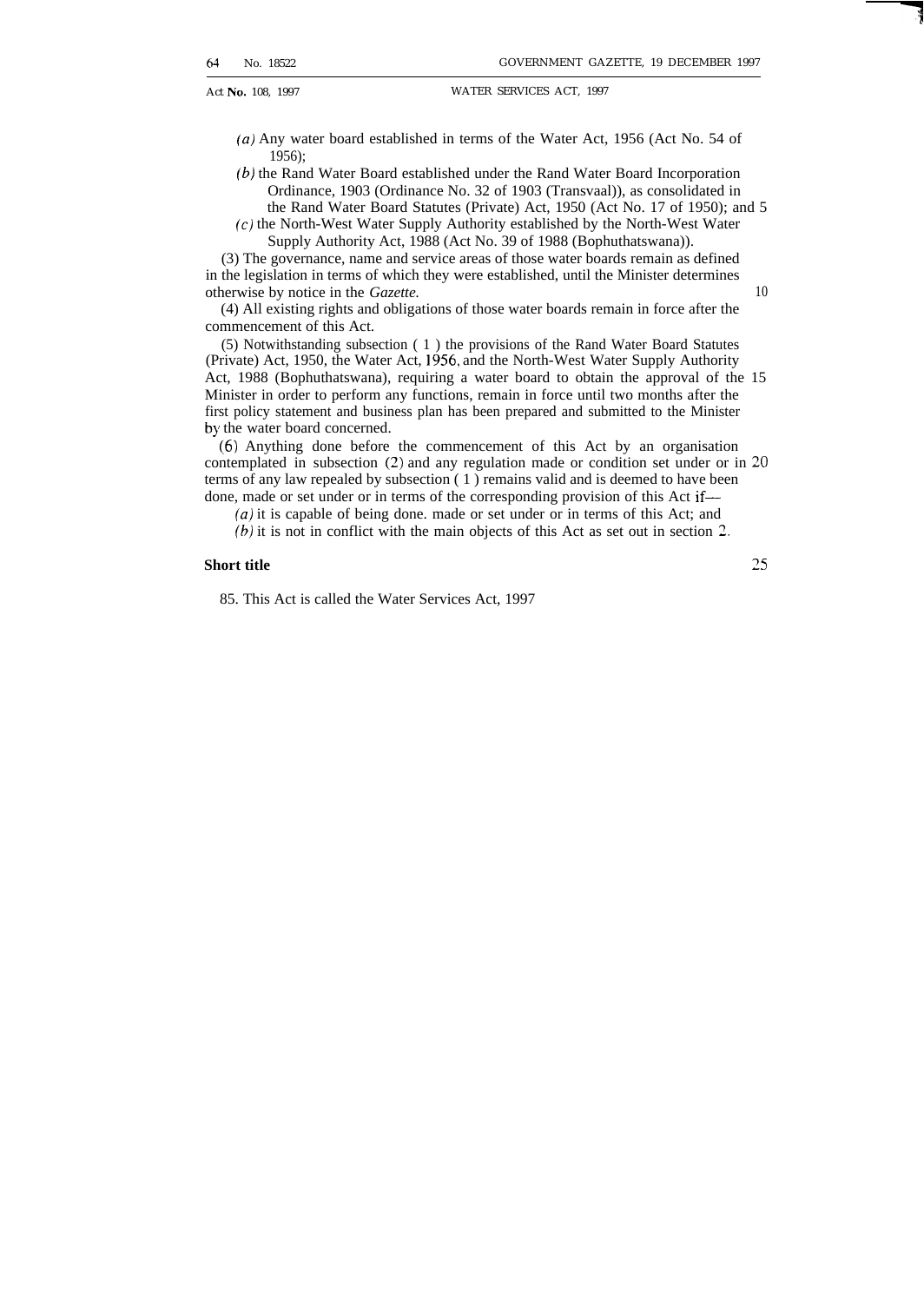#### **SCHEDULE 1**

#### **WATER BOARDS**

#### **1. Terms of o5ce of board members**

 $(1)$  A member of a water board is appointed for a period of office determined by the Minister. which may not exceed four years.

(2) A member of a water board may be reappointed. Reappointment is limited to three consecutive terms of office.

#### 2. **Disqualification of board members**

No person may hold office as a member of a water board—

*(a)* if he or she is an unrehabilitated insolvent; or

 $(b)$  if he or she has been convicted of any offence involving dishonesty or has been sentenced to imprisonment without the option of a fine. A disqualification under this subitem ends three years after the sentence has been served,

#### **3. Procedure for nomination and appointment of board members**

( 1 ) The Minister may require a water board to constitute a selection panel to recommend persons for appointment as members of a water board.

(2) If the Minister has done so the chief executive of a water board must publish a notice calling for nominations in two media of his or her choice. generally accessed within the water board's service area.

(3) A notice must set out. in general terms. at least—

- $(a)$  the service area of the water board:
- $(b)$  the activities of the water board:
- $(c)$  the time commitments reasonably expected from water board members:
- $(d)$  the term of office for which the appointments are considered:
- $(e)$  the criteria for disqualification as a member:
- (f) the requirements with which a nomination must comply;
- $(g)$  the closing date for nominations: and
- $(h)$  the address to which nominations must be delivered.
- (4) A copy of the notice must be sent to at least—
	- ( $a$ ) every Province within which the whole or any portion of its service area is situated:
	- $(b)$  every organisation representing municipalities having jurisdiction in the service area:
	- $(c)$  every other person having a substantial interest in the matter. whom the chief executive of the water board considers ought to be consulted:
	- $(d)$  every water services authority having jurisdiction in the service area,

 $(5)$  Every nomination of a person for appointment to a water board must be signed by a proposer and a seconder. none of vhom may be the nominee, and must contain the nominee's signed acceptance. No person may nominate or second more than one person.

(6) A water board must timeousl! constitute a selection panel. having regard to race and gender. to make recommendations from nominations received, to the Minister for appointment.

(7) The selection panel must consist of—

- $(a)$  the chief executive of the board or his or her representative:
- (b) a person representing every relevant Province. to be nominated by the Province concerned:
- (c) a person representing the Minister. to be nominated b) the Minister:
- $(d)$  a person of repute and good standing. residing within the service area. to be nominated by the water board.
- (8) The selection panel—
	- *(a)* must consider all nominations timeously received and sufficiently completed;
	- $(b)$  may prepare a shortlist of nominees;
	- (c] may interview all shortlisted nominees; and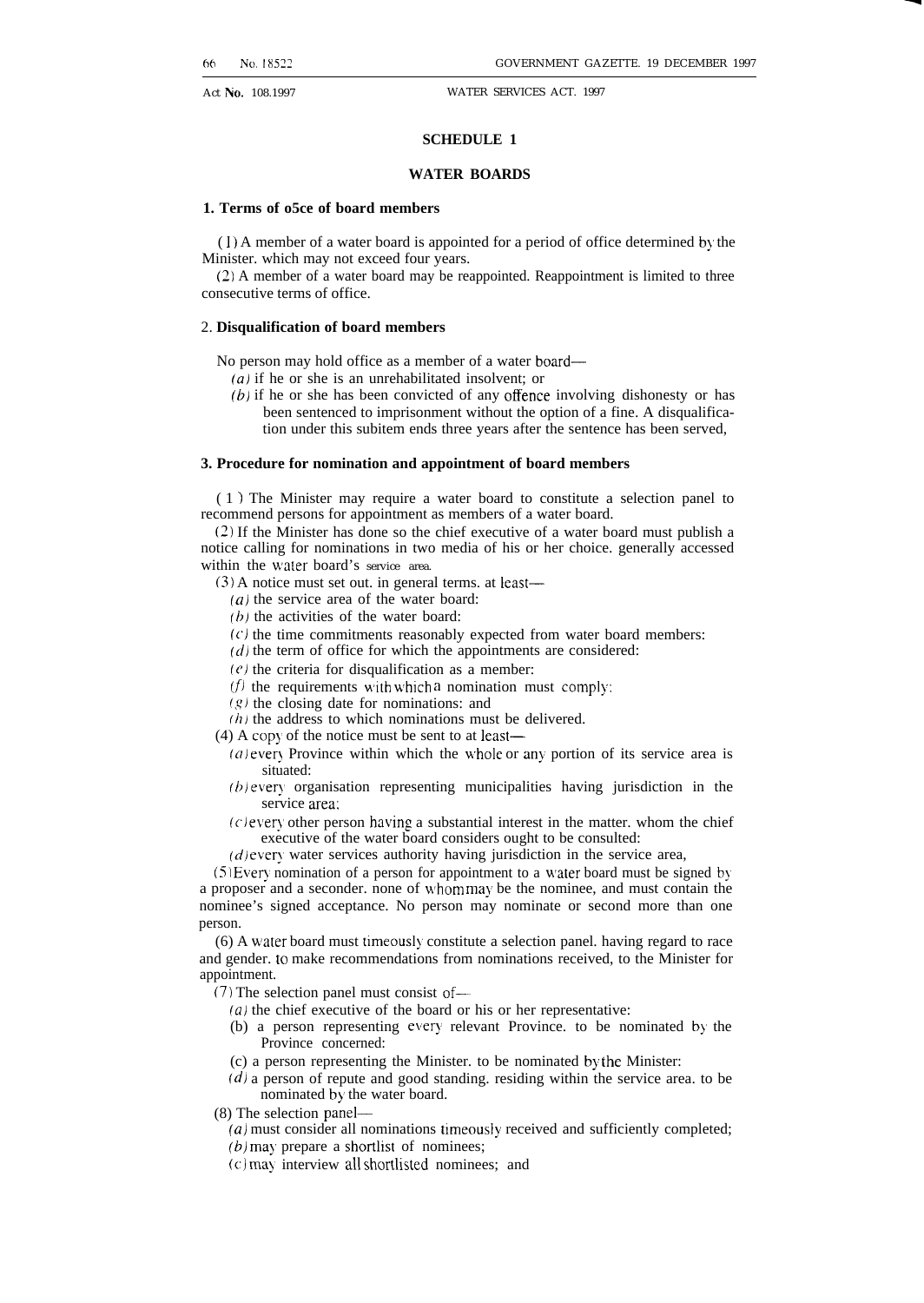- $(d)$  must, through the chief executive of the water board. make recommendations to the Minister on the appointment of members of the water board.
- (9) In recommending nominees for appointment the selection panel must consider— (*a*) the criteria set out in section  $35$  of the Act;
	- $(b)$  the reputation and integrity of the nominees; and
	- $(c)$  any conflict of interests which the nominees may have.

(10) The selection panel—

- *(a)* must, where there are sufficient suitable candidates. recommend more nominees than the number of members which the Minister may wish to appoint;
- (b) must motivate each recommendation made; and
- $(c)$  may arrange recommendations in order of preference.

(11 ) If the chairperson of a water board has to be appointed. the selection panel must. if there are sufficient suitable candidates—

 $(a)$  recommend at least three persons for the position:

(b) motivate each recommendation: and

(c) arrange the recommendations in order of preference.

(12 ) The Minister must, before appointing a person to be a member of a water board. consider any recommendations made by a selection panel.

 $(13)$  Allcosts-

*(a)* relating to the publication of notices; and

(b) incurred by the selection panel.

are for the account of the water board concerned.

#### 4. **Termination of office of board members**

 $(1)$  A member of a water board ceases to hold office—

- *(a)* from the effective date of his or her resignation;
- *(b)* if he or she has been absent from more than two consecutive meetings without leave of the chairperson. Leave may be granted retrospectively, if the absence of a member was due to unforeseen circumstances;
- *(c)* if he or she has become disqualified in terms of item 2 of this Schedule;
- *(d)* if he or shc has been declared to be of unsound mind by a competent authority: or
- *(e)* if his or her appointment has been terminated in terms of section 35(5) of the Act.

(2) A member who is not the chairperson. must notify the chairperson in writing of his or her resignation.

(3) A member who is the chairperson. must notify the Minister in writing of his or her resignation.